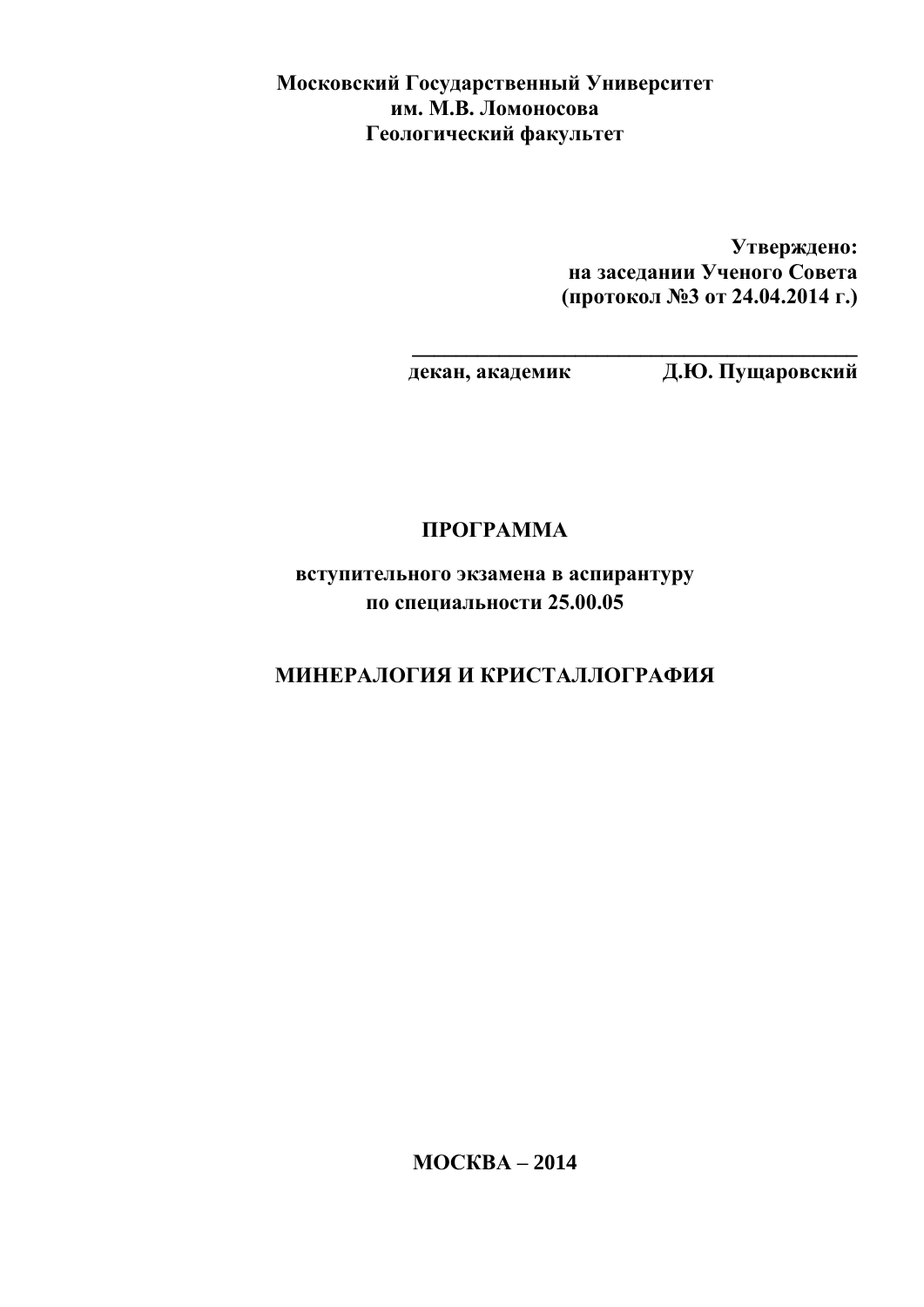#### Геометрическая кристаллография

Пространственная решетка как фундамент геометрической теории строения кристаллов. Основные законы кристаллографии в свете решетчатого строения кристаллов.

Операции и элементы симметрии I и II-родов. Осевая теорема Эйлера, ее обобщенное представление и частные случаи, использование при выводе групп симметрии. Различные способы представления симметрических операций - модельный, координатный, матричный. Кристаллографические группы симметрии как пример математических замкнутых групп. Основные положения теории групп. Алгоритм вывода 32 точечных групп симметрии с использованием символики Шенфлиса.

Кристаллографические координатные системы, категории, сингонии. Распределение 32х кристаллографических классов по трем категориям и шести сингониям - шести кристаллографическим координатным системам, отражающим основные особенности кристаллов: симметрию и анизотропию. Международные обозначения точечных классов (групп) симметрии - символика Германна-Могена. Методы графического проектирования кристаллов: сферические, стереографические и гномостереографические проекции. Их использование при проектировании классов симметрии и граней кристаллов. Сетка Вульфа. Способы определения символов граней. Индексы Вейсса и Миллера. Символы ребер кристаллов, их определение.

Морфология кристаллов. Понятие "простая форма". Вывод простых форм кристаллов в классах разных сингоний. Роль символов граней при определении названия простых форм кристаллов кубической сингонии. Простые формы икосаэдрических групп. Морфология квазикристаллов.

Физические свойства кристаллов: скалярные, векторные, тензорные. Структурночувствительные свойства кристаллов.

Типы решеток Браве, их вывод. Понятие «элементарная ячейка». Симметрия решеток Браве. Трансляционные элементы симметрии.

Одномерные и двухмерные трансляционные группы симметрии (группы симметрии бордюров и обоев), их вывод.

Пространственные (федоровские) группы симметрии, их обозначения. Принципы построения графиков пространственных групп. Группы симморфные, асимморфные, гемисимморфные. Генетическая связь между федоровскими группами различных сингоний.

Правильные системы точек, их основные характеристики. Преобразование кристаллографических координатных систем, символов граней и координат точек (атомов).

Группы антисимметрии – группы черно-белой симметрии, принципы их вывода. 58 точечных групп антисимметрии, их применение при описании двойников кристаллов. Одномерные и двухмерные группы антисимметрии. Пространственные группы антисимметрии (шубниковские группы), приемы их вывода.

Группы многоцветной симметрии (группы Белова). Применение групп антисимметрии и многоцветной симметрии для решения некоторых вопросов кристаллофизики.

#### Основные положения теоретической кристаллохимии

Зарождение основных идей (XVI - XVII вв.). Химическая кристаллография (конец XVIII - начало XX вв.). Основные задачи кристаллохимии и ее роль в решении минералогических и геохимических проблем. Конкретные кристаллические структуры в свете микросимметрии. Основные термины кристаллохимии.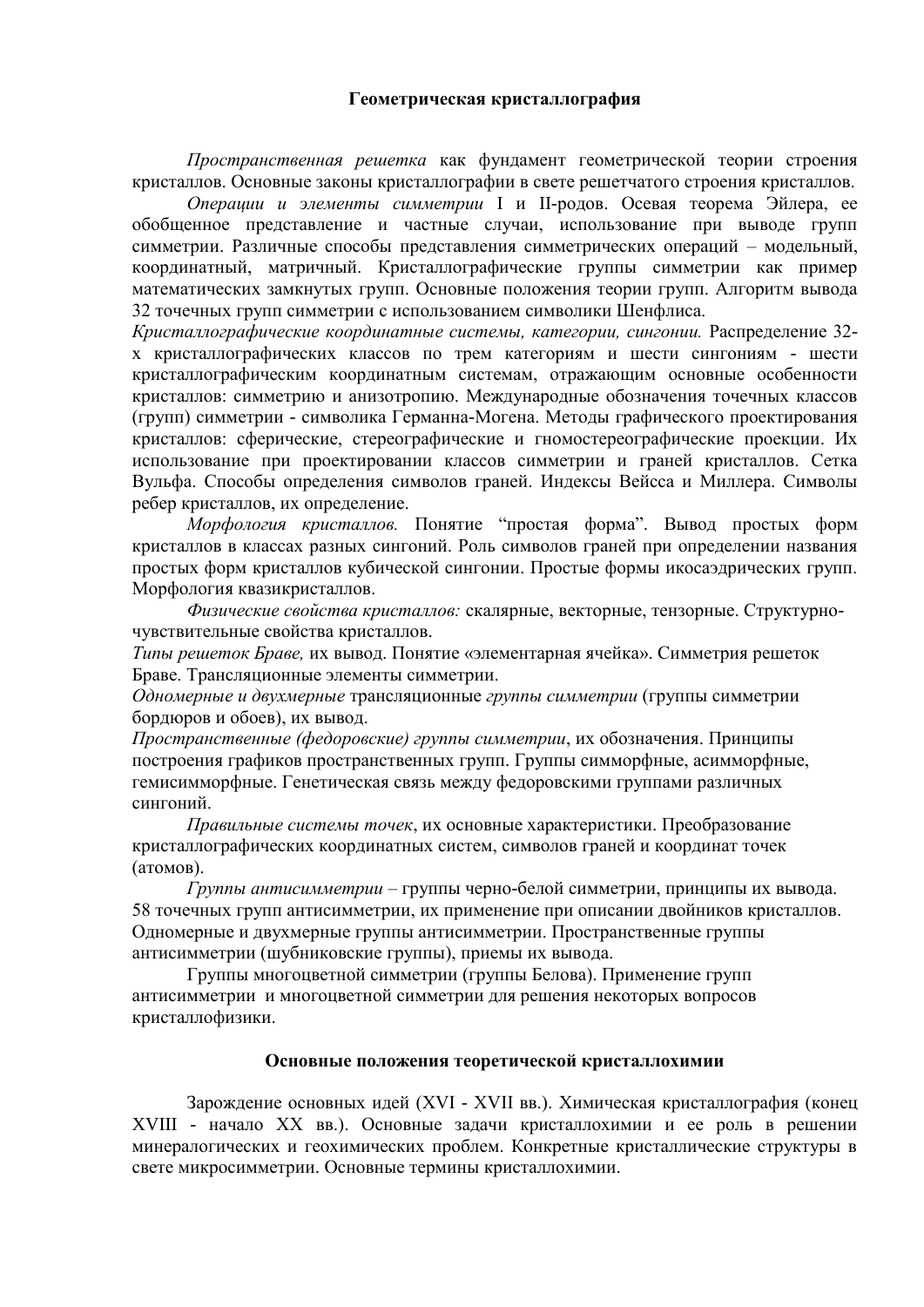Пространственная решетка. 14 типов ячеек Браве, пространственные группы симметрии Е. С. Федорова. Плотнейшие шаровые упаковки. Координационный полиэдр и координационное число. Структурные единицы кристалла. МОТИВ структуры. Полиэдрическое изображение кристаллических структур (метод Полинга-Белова). Структурный тип, понятия изоструктурности, антиизоструктурности, изотипности, гомеотипности, структурный класс. Кристаллохимические формулы. Параллелоэдры Федорова, области и многогранники Дирихле-Вороного.

Свойства атомов, важные для кристаллохимии. Строение электронных оболочек, их форма и протяженность. Электронные конфигурации элементов и Периодическая система элементов Менделеева. Орбитальные радиусы атомов и ионов. Потенциалы ионизации и сродство к электрону. Валентное состояние и гибридизация орбиталей. Орбитальные электроотрицательности. Поляризуемость атомов и ионов. Магнитные свойства атомов и ионов. Кислотно-основные свойства атомов и ионов.

Химическая связь в кристаллах. Основные типы химической связи: ионная, ковалентная, металлическая, вандерваальсова, водородная. Потенциальная кривая химической связи. Ионная модель, энергия решетки. Энергия сцепления кристаллов. Энергия ионной решетки. Постоянная Маделунга. Уравнения Борна. Термохимический цикл Борна-Габера. Понятие об энергии атомизации как универсальной характеристике энергии сцепления атомов в кристаллах.

Структуры типичных ионных кристаллов. Основы теории кристаллического поля. Электронная структура переходных элементов. Расщепление энергии d- и f-уровней в кристаллическом поле различной симметрии. Понятие об энергии предпочтения коорлинации. Ковалентная связь и типичные ковалентные структуры. Связи. промежуточные между ионными и ковалентными. Степень ионности связи и ее структурное влияние. Зонная энергетическая структура кристалла: диэлектрики, полупроводники, и металлы.

Металлическая связь и ее структурные свойства. Переход от металлической к ковалентной связи и «переходные» структуры. Остаточная (Ван-дер-ваальсова) связь. Диполь-дипольные и ион-дипольные взаимодействия. Слоистые структуры. Водородная связь. Общий взгляд на природу химической связи в кристаллах.

Размеры и форма атомов в кристаллах. Атомные (металлические и ковалентные) Ван-дер-ваальсовы (межмолекулярные) радиусы. Ионные радиусы. радиусы. Геометрические пределы устойчивости ионных структур. Зависимость ионных радиусов от заряда, координационного числа и спинового состояния. Распределение электронной плотности и «кристаллические» радиусы атомов. Понятие об эффективных зарядах атомов в кристаллах и методах их определения. Поляризуемость ионов в кристалле.

Химический состав и структура кристалла. Основные категории теоретической кристаллохимии и соотношения между ними. Критерии устойчивости структурного типа для ионных кристаллов. Правила Полинга для ионных кристаллов. Фактор толерантности и модельные структуры Гольдшмидта. Критерии устойчивости структурного типа для существенно ковалентных кристаллов. Правило октета. Правило Юм-Розери. Правила Партэ. Числовые законы строения сульфидов и сульфосолей Н.В. Белова. Обобщение понятия морфотропии на примере кристаллохимии силикатов. Основной закон кристаллохимии Гольдшмидта.

Понятие о гомологических рядах. Структуры вычитания и внедрения. Псевдосимметрия. Производные и вырожденные структуры. Структурная гомология силикатов, структурная гомология халькогенидов. Гомологические серии некоторых оксидов и фторидов.

Полисоматизм. Концепция полисоматизма и полисоматических серий. Описание модулярных (фрагментарных) кристаллических структур.

Полиморфизм как общее свойство кристаллических веществ. История открытия полиморфизма как явления. Систематика полиморфных переходов. Структурные аспекты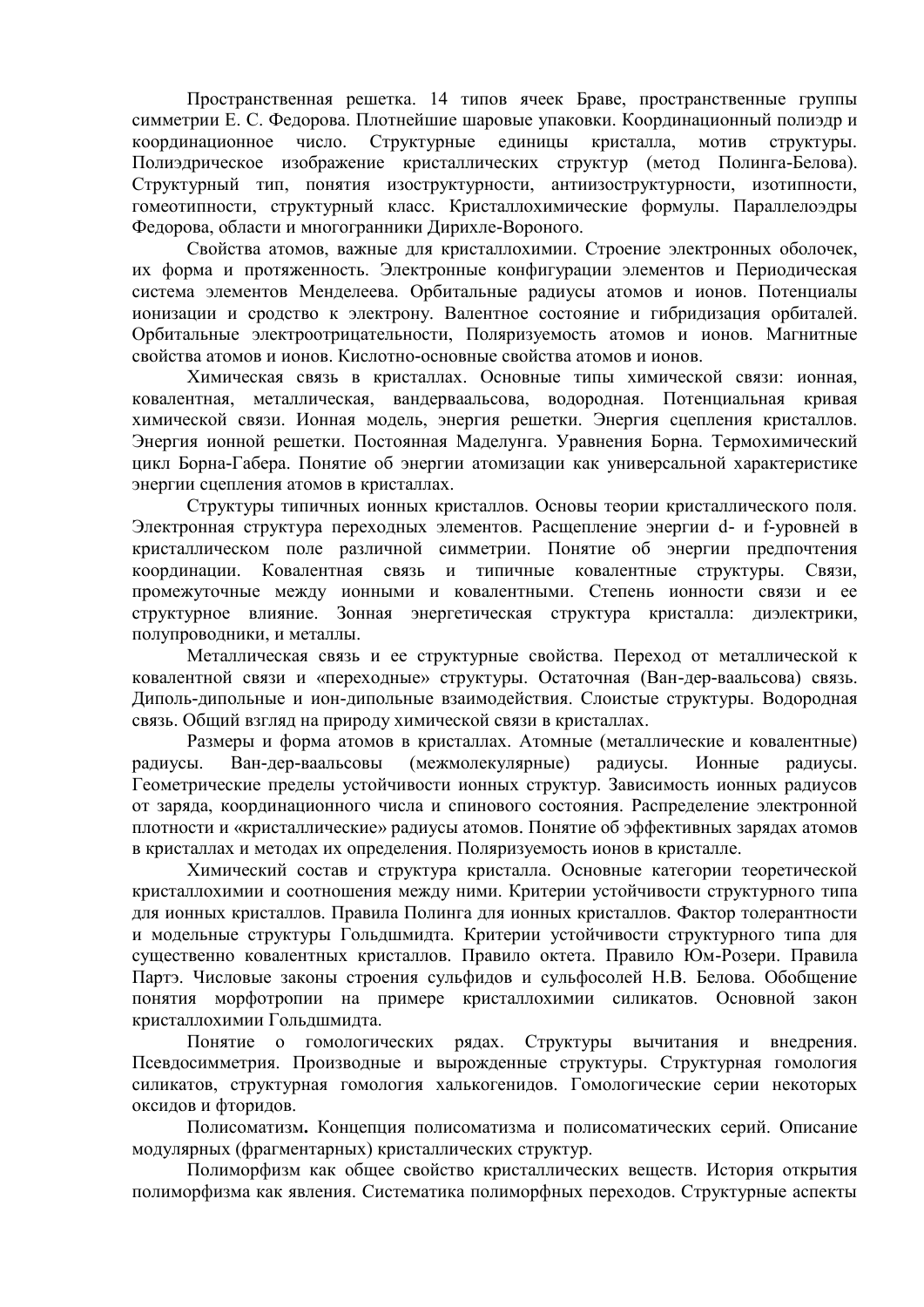явления полиморфизма. Полиморфные переходы первого и второго рода. Изменение симметрии при изменении температуры и давления Координационные правила полиморфизма. Термодинамические основы теории полиморфизма.

Политипизм. Отличие политипии от полиморфизма. Способы описания политипных структур.

Изоморфизм и изоструктурность. Изодиморфизм. Классификация изоморфизма, его соотношение с твердыми растворами. Эмпирические правила изоморфизма и их современная трактовка. Физико-химические основы изоморфизма. Распад изоморфных смесей при понижении температуры и повышении давления. Изоморфизм в процессах кристаллизации. Кристаллохимическая трактовка правил изоморфизма. Изоморфизм как причина ограничения числа минеральных видов.

Порядок-беспорядок в кристаллических структурах. Понятие о ближнем и дальнем порядках. Процессы внутрикристаллического упорядочения как геотермометры и геобарометры.

Кристаллохимическая систематика комплексов анионоцентрированных тетраэдров. Кристаллические структуры соединений  $\mathbf{c}$ комплексами анионоцентрированных тетраэдров. Симметрийные  $\overline{M}$ геометрические ограничения существования кристаллической структуры. Конструирование пробных кристаллических структур заданного состава. Принципы полного и локального валентного и координационного баланса. Современный метод валентности связи (МВС).

Возможные методы уточнения пробной структуры кристалла. Компьютерное моделирование  $\mathbf{c}$ использованием атомистических потенциалов межатомного взаимодействия. Квантовохимические расчеты (ab-initio).

#### Рост и морфология кристаллов

#### Кристаллообразование в гомогенных средах

Фазовые равновесия и переходы. Кристаллизация как фазовый переход. Диаграммы состояния систем. Поверхностная энергия. Движущая сила кристаллизации и способы ее выражения. Работа, необходимая для формирования кристаллической фазы. Энергия активации. Флуктуационная природа зародышеобразования и его особенности в парах и конденсированных средах. Геометрическая модель образования зародышей.

#### Механизм роста совершенных кристаллов

Кристаллизация в гетерогенных средах. Двумерные зародыши. Их размер и форма. Эпитаксия. Анизотропия поверхностной энергии. Структура границы раздела фаз. Адсорбционный слой. Нормальный и послойный рост кристаллов. Условия их реализации. Анизотропия скоростей послойного роста грани. Особенности послойного роста кристаллов из расплава, раствора и пара.

#### Тепло- и массоперенос при кристаллизации

Диффузионные и поверхностные процессы. Кинетический и диффузионный режим кристаллизации. Современные принципы моделирования тепло- и массообмена в подвижных и неподвижных средах. Кристаллизация в условиях микрогравитации. Моделирование роста монокристаллов и эпитаксиальных структур.

#### Внешняя форма и однородность реальных кристаллов

Кристаллохимически обусловленная форма кристалла. Метод ПЦС Хартмана. Типы граней кристаллов. Современная трактовка равновесной формы: соотношение Гиббса-Томсона-Херринга. Метод средних работ отрыва Странского и Каишева. Формы роста. Корреляция между теоретически возможными, равновесными формами и формами роста кристаллов. Эффект грани. Условия перехода от многогранника к дендриту.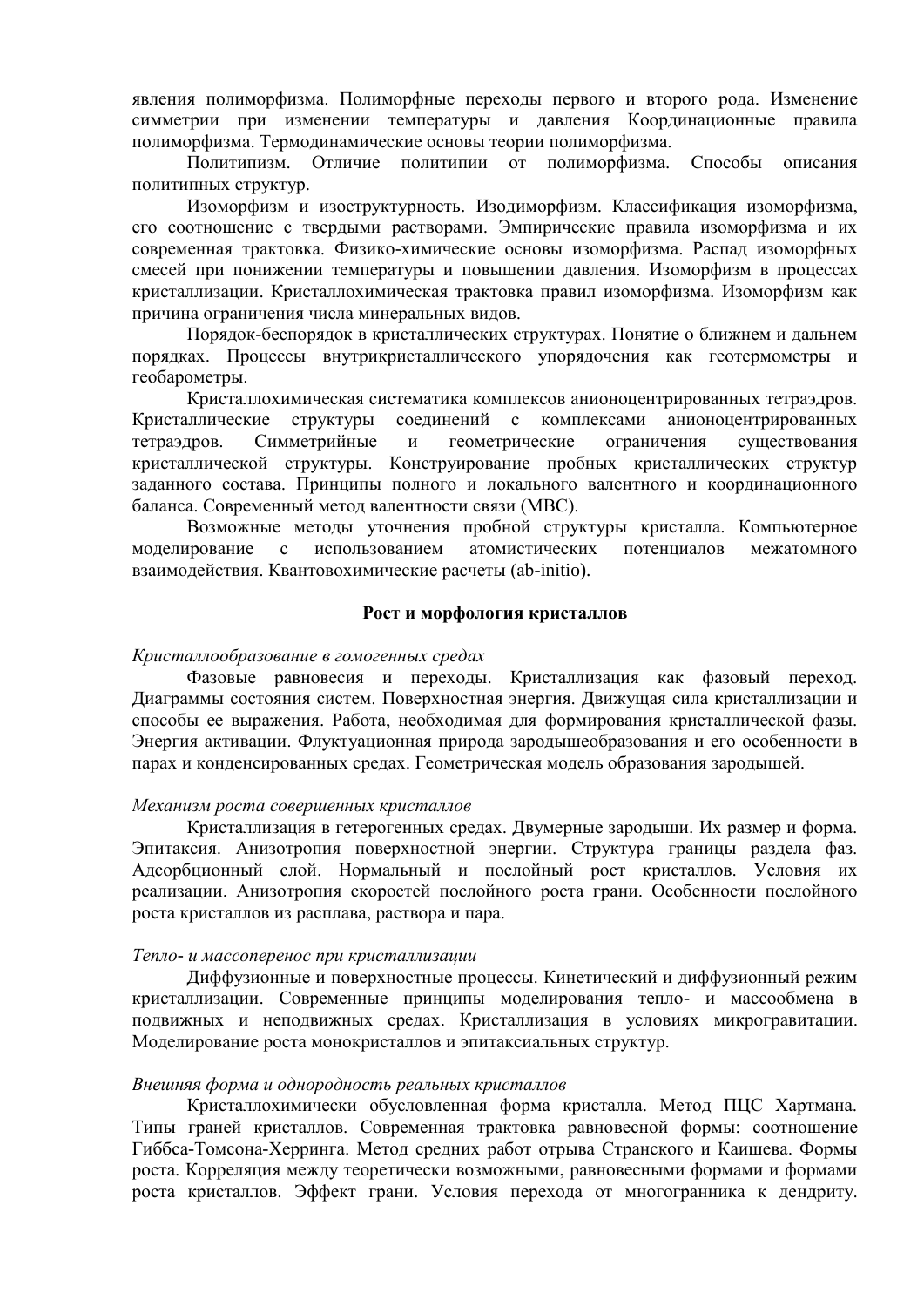Скелетные формы. Нитевидные кристаллы. Расщепление кристаллов. Сферолиты. Ортотропизм. Ритмический рост. Геометрический отбор. Влияние точечных дефектов на рост и морфологию кристаллов. Физическая и химическая адсорбция примесей. Гомогенный и гетерогенный захват. Равновесное и неравновесное распределение примесей и1087 при кристаллизации. Эффективные коэффициенты распределения. Концентрационное переохлаждение. Секториальное и зонарное строение кристаллов. Дислокации как источники слоев роста. Формирование двойников. Дефекты упаковки. Границы блоков. Температурные напряжения. Гетерогенные включения маточной среды и посторонних частиц.

#### Генезис монокристаллических минералов

Теоретические и эмпирические полхолы к изучению генезиса минералов. Обшие представления моделировании  $\overline{O}$ природных поликомпонентных систем. Пространственно-временные факторы. Магматический процесс. Особенности формирования силикатов и родственных им минералов. Физико-химическая и кристаллохимическая трактовка кислотно-основных свойств стеклообразующих расплавов. Первичная магматическая кристаллизация. Рост кристаллов в пегматитах. Пневматолитовые и гидротермальные образования. Метасоматоз. Роль метаморфизма. Кристаллизация в условиях осалконакопления. Примеры месторождений технологических монокристаллов: кварц, исландский шпат, флюорит, корунд, слюда, алмаз, шпинель, берилл, топаз, гранаты, турмалин, оливин, циркон, хризоберилл и другие минералы.

#### Обшая характеристика методов искусственного получения кристаллов

РТХ-лиаграммы состояния систем. Условия управляемой кристаллизации. Критерии выбора и общая классификация методов выращивания кристаллов.

Выращивание кристаллов из расплава. Изменение температуры при охлаждении кристаллодержателя (метод Киропулоса). Перемещение кристалла относительно расплава в температурном градиенте (метод Чохральского). Основные варианты технического исполнения метода. Получение профилированных монокристаллов (метод Степанова). Метод Бриджмена- Стокбаргера. Перемещение контейнера через зону плавления. Зонная плавка и перекристаллизация. Вертикальный и горизонтальный, тигельный  $\mathbf{M}$ бестигельный способы. Метод Вернейля. Автоматизация процесса выращивания кристаллов из расплава.

Выращивание кристаллов из растворов. Типы растворителей. Фазовые диаграммы и кривые растворимости. Разновидности методов.

Раствор-расплавная кристаллизация, ее возможности и разновидности. Расплавырастворители. Разбавленные и высококонцентрированные системы. Основные модификации, технические приемы и перспективы развития. Гидротермальный синтез. Свойства гидротермальных растворов. Выращивание кристаллов при температурном градиенте. Метод общего охлаждения. Снижение температуры с сохранением постоянного ее перепада. Методы разделенной шихты и разделенных исходных компонентов. Вариант качающегося реактора. Кристаллизация при обычном давлении и умеренной температуре (до 100оС). Приемы изменения температуры раствора. Методы температурного перепада. Рост кристаллов при вынужденной конвекции раствора. Испарение растворителя. Кристаллизация при постоянной температуре и постоянном пересыщении. Использование возможностей химических и электрохимических реакций. Методы со встречной диффузией. Кристаллизация в гелях.

Вырашивание кристаллов из газовой (паровой) среды. Физическая конденсация. Химические транспортные реакции. Представление о ПЖК-механизме кристаллизации. Особенности получения объемных, нитевидных кристаллов, и эпитаксиальных пленок.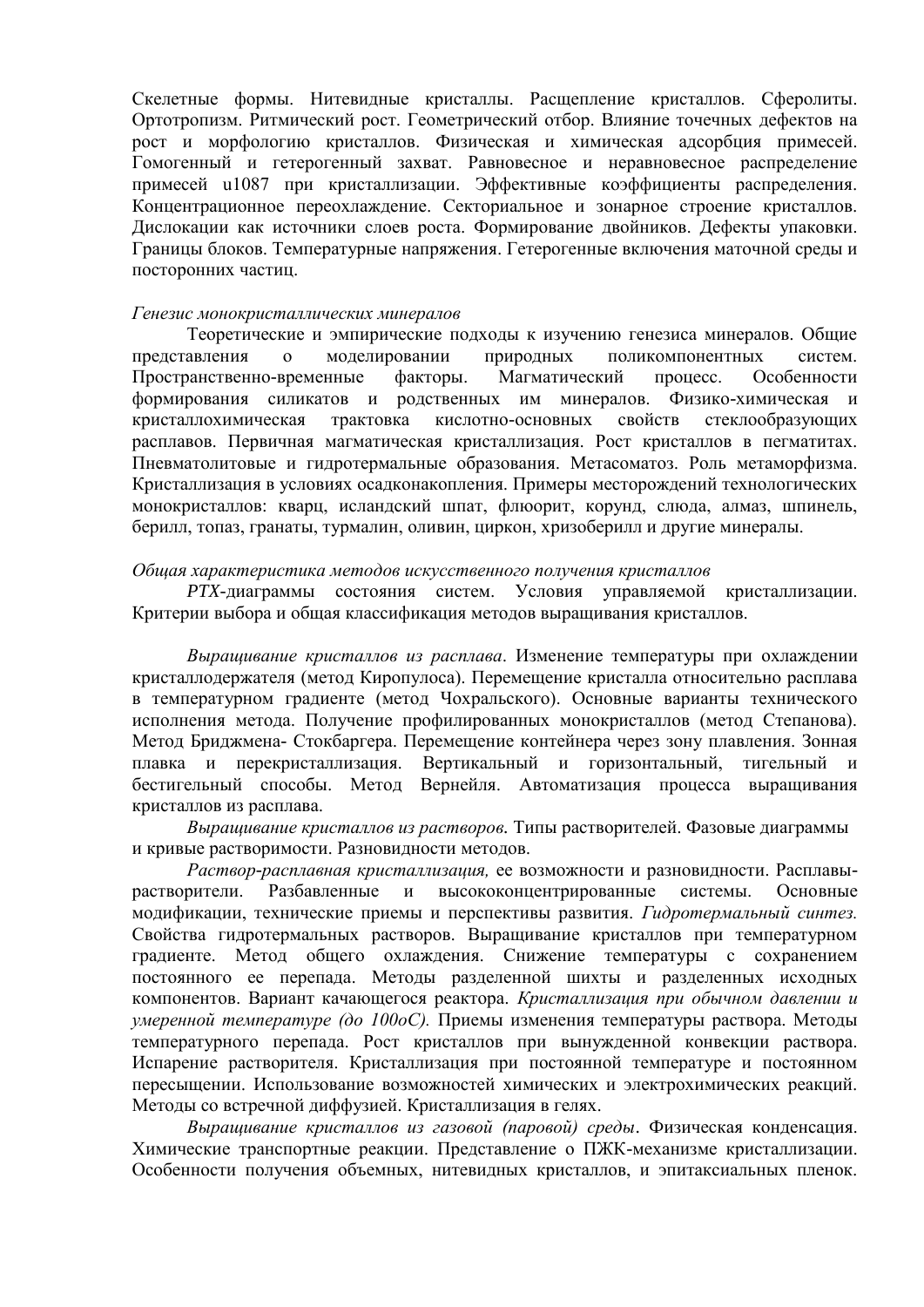Типичные дефекты роста кристаллов и пути их устранения. Сравнительная характеристика методов выращивания кристаллов.

#### Практика вырашивания технических монокристаллов

Классификация выращиваемых кристаллов: химическая, кристаллохимическая, генетическая, функциональная.

Основные «традиционные» материалы: алмаз, кремний, германий, соединения AIIIBV и другие полупроводники, кварц, корунд, редкоземельные алюмо-, феррогранаты и алюминаты, галогениды щелочных металлов, флюорит и другие фториды, кальцит, KDP, ADP, ниобаты, слюда, цинкит, орто- и гексаферриты, форстерит, берилл, хризоберилл, редкоземельные оксиортосиликаты u1088 рутил, шпинели и другие тугоплавкие окисилы. Некоторые новые кристаллы: берлинит, манганиты, титанаты, купраты и другие высокотемпературные сверхпроводники, германаты, бораты, апатит, ванадаты, молибдаты, вольфраматы, бориды, карбиды, фосфиды.

Выращивание высокомолекулярных органических кристаллов. Кристаллизация гетеро-и наноструктур.

#### Сравнительная морфология минералов и их синтетических аналогов

Обшие и отличительные признаки минералов и искусственных кристаллов. Структурные и механические примеси в минералах и их влияние на внешнюю и внутреннюю морфологию. Включения: твердые, жидкие, однофазные, двухфазные, трехфазные и более сложные. "Минералы-узники". Примеры генетической интерпретации экспериментальных ланных.

#### Рентгенография минералов и рентгеноструктурный анализ

#### Физические основы рентгенографии кристаллов.

Открытие и свойства рентгеновских лучей. Сплошной и характеристический спектры. Рентгеновские трубки. Поглощение рентгеновских лvчей  $\mathbf{M}$ выбор рентгеновского излучения. Применение фильтров для монохроматизации рентгеновских лучей.

Дифракция рентгеновских лучей в кристаллах. Модель дифракции как отражение рентгеновских лучей от атомных плоскостей. Уравнение Брэгга-Вульфа.

Когерентное и некогерентное рассеяние. Изменение длины волны при неупругом рассеянии рентгеновских лучей. Рассеяние электроном поляризованного излучения. Рассеяние электроном неполяризованного излучения. Поляризационный фактор. Рассеяние рентгеновских лучей атомом. Атомный фактор рассеяния. Рассеяние рентгеновских лучей кристаллом. Структурная амплитуда. Фаза волны, рассеянной элементарной ячейкой. Понятие обратной решетки. Вывод квадратичных формул. Модель дифракции с использованием представлений о сфере Эвальда. Фактор Лоренца. Фактор повторяемости. Рассеяние рентгеновских лучей системой атомов. Закономерные погасания рефлексов. Вывод правил погасаний для разных типов ячеек и элементов симметрии. Определение пространственных групп.

Влияние температуры на интенсивность брэгговских отражений. Сопоставление теоретического и экспериментального рентгендифракционного спектра (на примере Программа "LAZY PULVERIX PC" ДЛЯ расчета теоретического флюорита) рентгендифракционного спектра.

#### Подходы к решению задач в процессе рентгенографического исследования минералов.

Применение рентгенографии для исследования микронапряжений в кристаллах и определения размеров частиц в образце. Интегральная ширина пика, поправка на междублетное расщепление.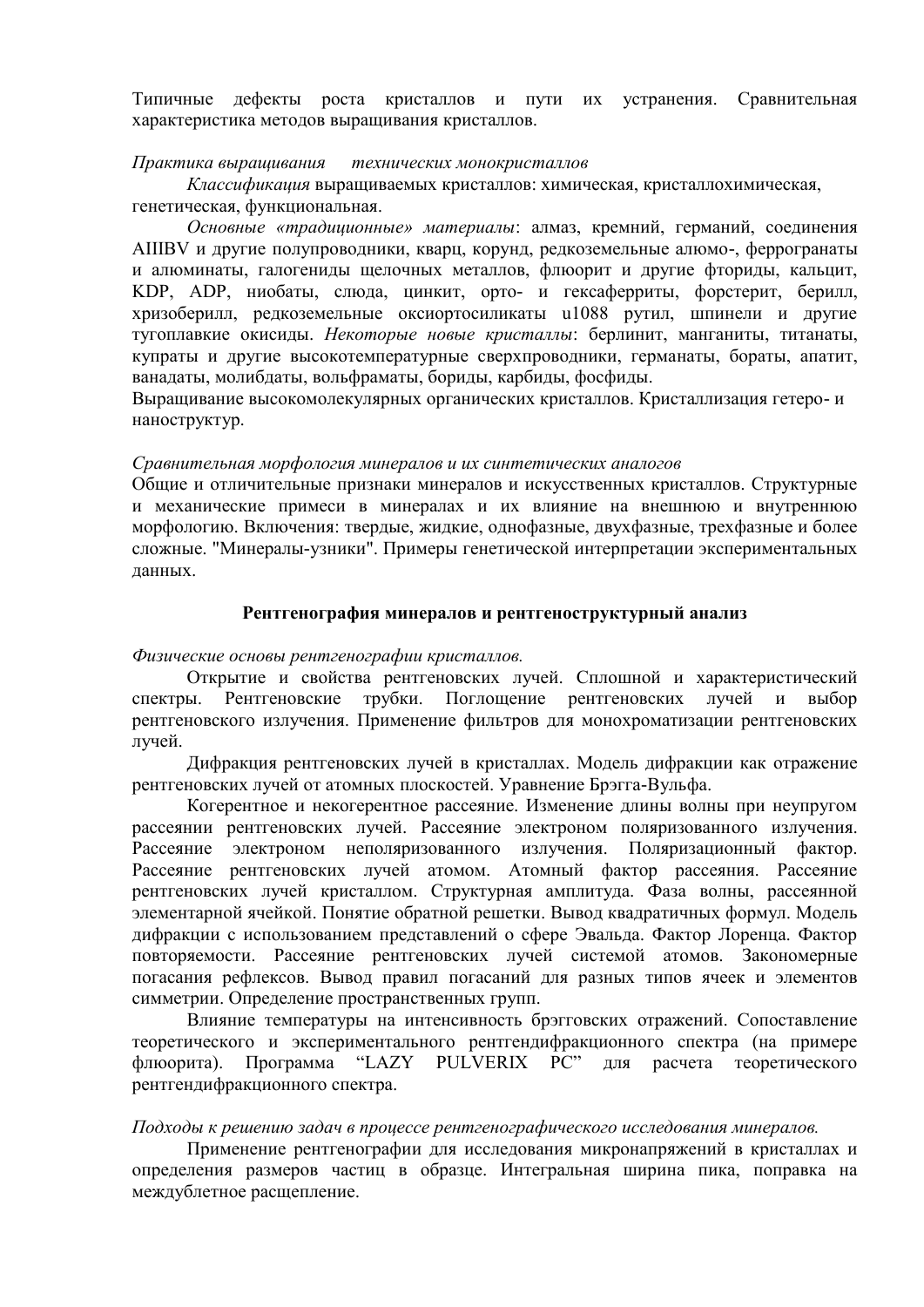Методы рентгеновской съемки кристаллов при высоких температурах и давлениях. Высокотемпературная камера Гинье: оптическая схема, расчет спектра. Порошковая камера сверхвысоких давлений. Проблемы кристаллохимии и рентгенографии высоких давлений и температур.

Прецизионное определение параметров элементарных ячеек. Причины небольших изменений параметров элементарной ячейки. Влияние примесей на изменение параметров. Установление связи параметр - состав. Зависимость изменения параметров ячейки от условий кристаллизации. Линейный регрессионный анализ изменений параметров.

Ошибки метода и способы получения точных значений параметров элементарной ячейки. Рекомендации по выбору максимумов для определения линейных и угловых параметров ячейки различной симметрии. Контроль надежности индицирования порошкограмм по Де-Вольфу.

Определение состава  $\mathbf{M}$ структурных особенностей минералов  $\overline{u}$ рентгенографическим данным (отношение S/As в арсенопирите и его типоморфная роль; оценка содержания различных металлов в пирротине; изоморфизм в кварце и его петрогенетическое значение и др.).

рентгеновских лучей. Определение длины волны Первые структурные расшифровки галита, кваснов и др.

#### Аппаратура и методы получения рентгендифракционных спектров

Дифракционная картина при съемке в камере Дебая-Шеррера и расчет рентгендифракционного спектра. Влияние размера частиц на дифракционную картину в камере Лебая-Шеррра. Получение рентгендифракционного спектра в камере Гондольфи.

Современные рентгеновские аппараты и дифрактометры. Счетно-регистрирующее устройство в дифрактометре ДРОН-УМ1. Выбор режима съемки. Ограничивающие и приемные щели рентгеновского гониометра. Управляющий комплекс дифрактометра ДРОН-УМ-1. Получение рентген-дифракционных спектров (программы "dron", "mid.exe", "spectr") и определение параметров элементарной ячейки в дифрактометре ДРОН-УМ-1.

Основные принципы работы автоматического порошкового дифрактометра STOE STADI-MP с позиционно-чувствительным детектором.

### Применение рентгенографии для решения задач качественного и количественного анализа кристаллов.

Диагностика мономинеральных фаз и качественный рентгенофазовый анализ смесей химических соелинений и минералов. Определители фаз. Базы данных.

Индицирование рентгеновских спектров (программы "ind" и "krist"). Рассеяние рентгеновских лучей атомом и системой атомов.

фазовый анализ. влияющие на соотношение Количественный Факторы, интенсивностей рефлексов в полифазном образце. Определение соотношения фаз в двухкомпонентной смеси. Методы коэффициентов и внутреннего стандарта в количественном анализе.

Современные методы рентгеновских исследований структурных превращений минералов при высоких давлениях и температурах. Знакомство с рентгеновской камерой высокого давления. Принципы кристаллохимии высоких давлений.

Применение рентгеновской дифракции для решения современных проблем структурной минералогии:

а) кристаллохимической систематики минералов;

б) изучения структурных перестроек в глубинных геосферах;

в) исследования важнейших явлений в реальной структуре минералов - изоморфизма, полиморфизма, политипии, модуляции и др.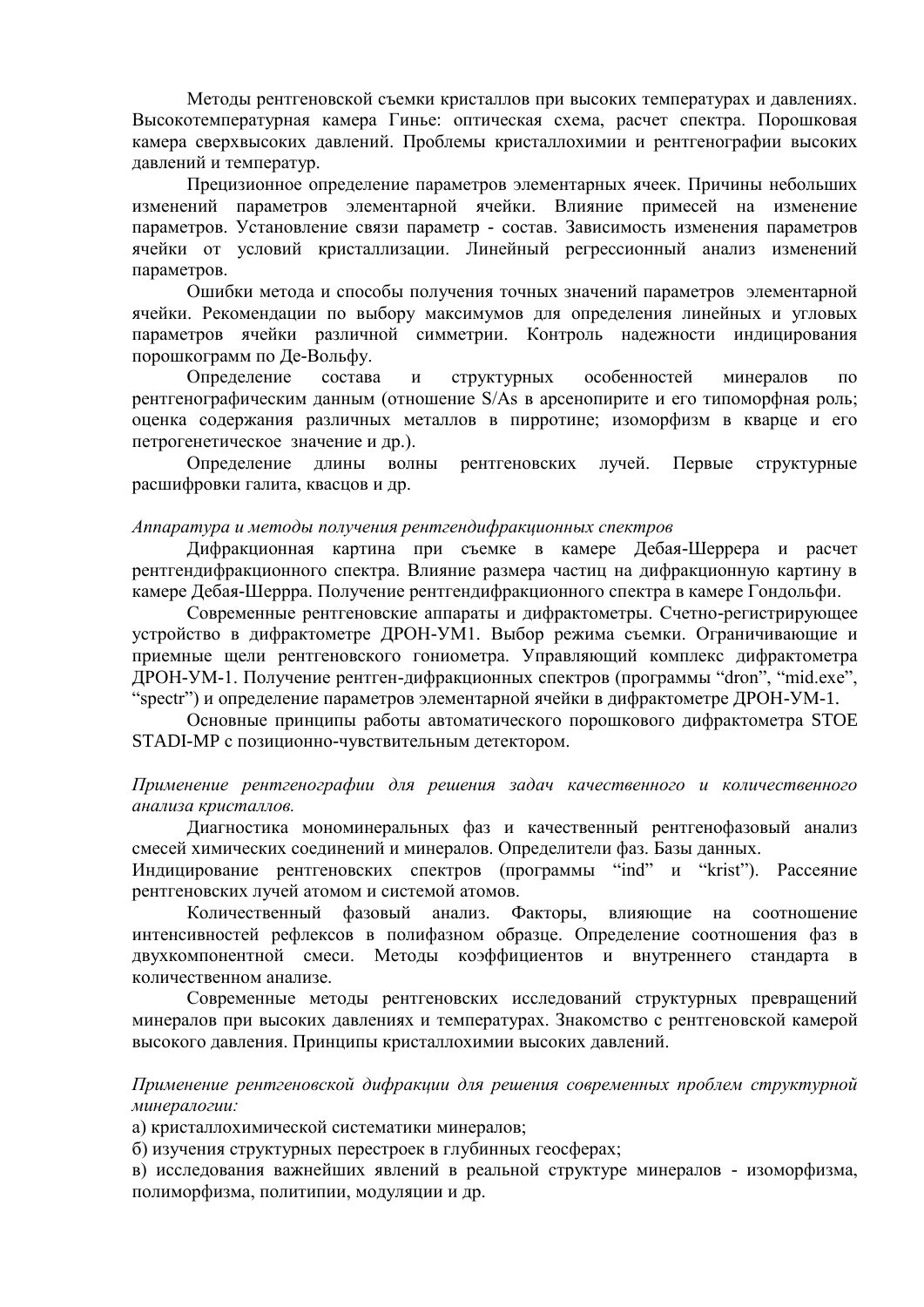Структурные типы простых веществ и самородных металлов. Наиболее распространенные структурные типы металлов. Плотнейшие упаковки в структурах металлов. Природные интерметаллиды. Правила валентно-электронной концентрации. Структуры неметаллов и полуметаллов IV-VII групп.

Основные структурные типы галогенидов. Оксиды, гидрооксиды и их структурное подобие с галогенидами. Кристаллохимия минералов железо-марганцовых конкреций. Структурные типы, устойчивые в глубинных оболочках Земли. Основные компоненты SYNROC для поглощения радиоактивных отходов.

Кристаллохимическая классификация сульфидов. Сульфиды с тетраэдрическими структурами. Структуры дисульфидов. Кластерные структуры сульфидов. Сульфиды неполновалентных элементов.

Сульфосоли с тетраэдрическими структурами и с сульфосолевыми нитями.

Структурные принципы силикатов. Главная концепция кристаллохимии силикатов. Основные подразделения структурной систематики силикатов. Рентгенографическая диагностика слоистых силикатов. Особенности ренгено-фазового анализа минералов групп каолинита, слюд, хлорита и монтмориллонита. Рентгенографическая диагностика состава щелочных полевых шпатов и плагиоклазов.

Структурное состояние полевых шпатов и рентгеновские методы его определения. Силикаты глубинных геосфер.

Генетическая кристаллохимия фосфатов. Сравнительная кристаллохимия силикатов и фосфатов.

Кристаллохимическая систематика карбонатов  $\overline{M}$ сульфатов. Смешанные комплексы в их структурах.

Кристаллохимия боратов. Структуры с анионными комплексами из Втреугольников, В-тетраэдров и обоими типами ВО<sub>n</sub>-полиэдров.

#### Основные этапы структурных исследований.

Получение предварительных экспериментальных данных для структурных определений. Монокристальная дифрактометрия. Геометрия 4-х кружного дифрактометра. Что такое вектор дифракции и плоскость дифракции? Определение трансляций и их ориентаций в дифрактометре "Синтекс". Особенности современных взаимных монокристальных дифрактометров (на примере дифрактометра XCalibur S, оснащенного позиционно-чувствительным детектором).

Программы сбора экспериментальных данных. Стандартные отклонения при оценке интенсивностей дифрагированных лучей. Обработка экспериментальных данных. полученных в дифрактометре. Усреднение рефлексов. Особенности усреднения рефлексов в случае аномального рассеяния одним из атомов.

Перестановка осей и пересчет дифракционных индексов в случае неправильно выбранных параметров элементарной ячейки. Матрицы перехода от пр.гр. Pn к Pc, от I к С-ячейке у моноклинных кристаллов и от R к H-ячейке у гексагональных кристаллов. Матрица Ниггли и расчёт объёма элементарной ячейки. Пересчёт координат атомов в "новой" ячейке.

Уточнение пространственной группы. Формулы для расчёта структурных факторов в случае различных погасаний, связанных с: а) С-трансляцией; б) І-трансляцией; в) плоскостями скользящего отражения; г) винтовыми осями. Осложнения в определении пространственных групп, связанные с вторичными рефлексами. Применение теории вероятности для оценки распределения величин нормализованных структурных амплитуд в случае центросимметричного и ацентричного кристаллов. Статистика интенсивностей дифракционных рефлексов и её использование для уточнения пространственной группы. Формулы Вилсона. Пример уточнения пространственной группы на основе графиков Хоуэлса, Филипса и Роджерса. Тест на энантиоморфизм и полярность структуры Г.Флака.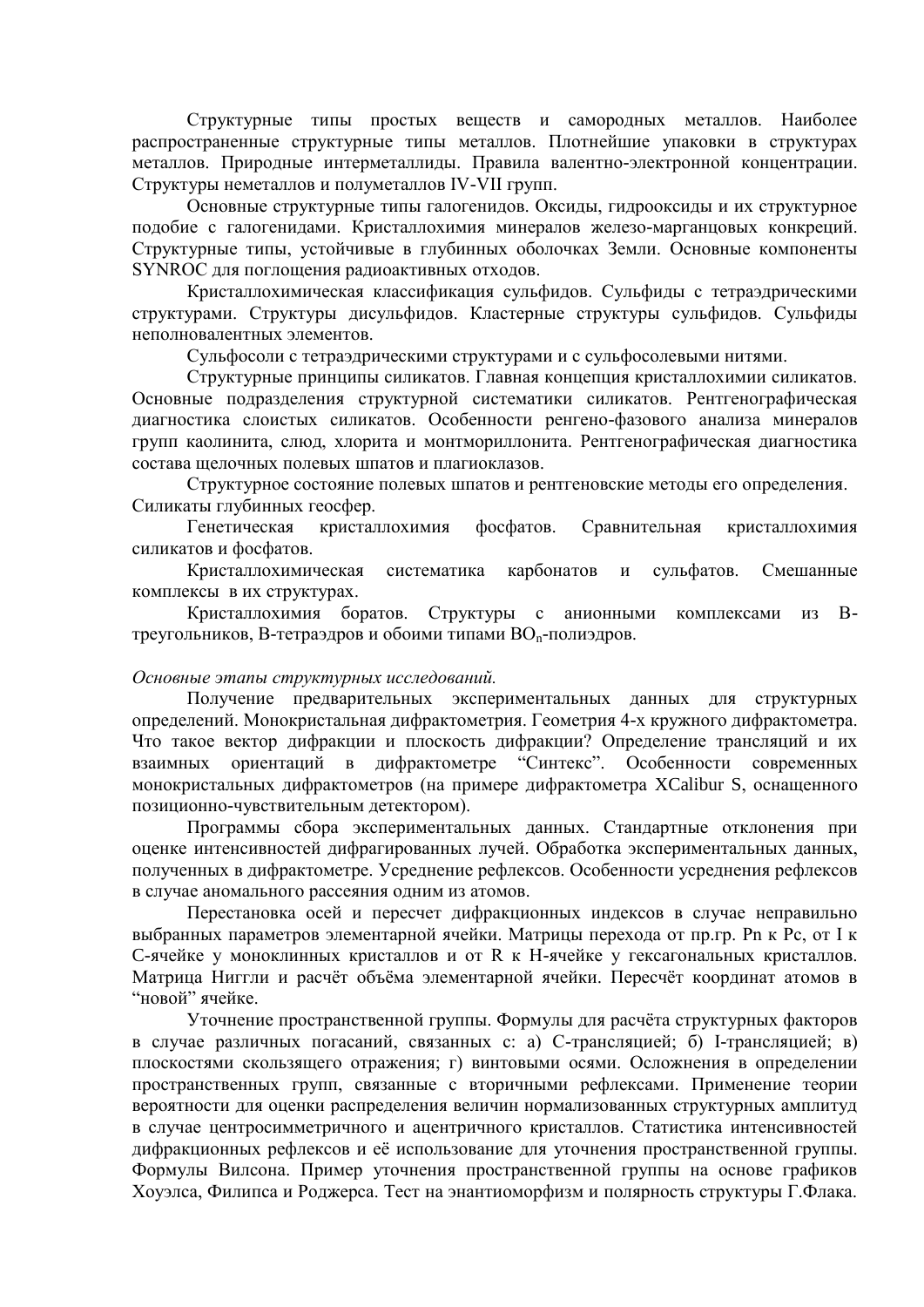Тест на выявление псевдосимметрии. Программа "MISSYM".

Метод "тяжелого атома". Ряды Фурье и идея Брэгга об их применении для описания периодической структуры кристаллов. Первые работы по проверке этой идеи: 1) определение структуры квасцов и метод изоморфных замещений; 2) сопоставление теоретического и экспериментального распределения электронной плотности в структуре диопсида; 3) определение структуры CuSO<sub>4</sub> 5H<sub>2</sub>O.

Функция Патерсона - формализованный метод выявления позиций тяжелых атомов. Ограничения в использовании функции Патерсона. Симметрия функции Патерсона. Пики "связки" и "взаимодействия". Систематический анализ функции Патерсона. Теорема Бутузова-Белова. Метод "ромбов" при расшифровке функции Патерсона. Представления о суперпозиционных методах. Функция минимализации. Критерии оценки целесообразности использования метола "тяжелого атома". Обострение функции Патерсона. Харкеровские сечения на плоскость и линию. Пример расшифровки функции Патерсона в случае структуры Nd[TaO<sub>3</sub>]<sub>3</sub>. Выявление позиции тяжелого атома на основе эффекта аномального рассеяния.

Трансформанта Фурье и её использование для расчёта электронной плотности. Формулы для расчета электронной плотности в случае центросимметричных кристаллов и кристаллов с пр. гр. Р2. Проекции электронной плотности на плоскость и линию. Осложнения, связанные с обрывом ряда.

Представления о прямых методах структурной расшифровки. История возникновения прямых методов структурной расшифровки. Единичные структурные амплитуды. Иллюстрация применения прямых методов при определении структуры алмаза. Зависимость знаков структурных амплитул от выбора начала коорлинат в элементарной ячейке. Правила выбора рефлексов для фиксации начала координат. Детерминант Карле-Хауптмана и получение на его основе неравенств Харкера-Каспера. Структурный инвариант. Равенство Сейра. Подход к оценке вероятности выполнения неравенства  $F_{H1}F_{H2}F_{H1-H2} > 0$ .

Уточнение структуры. Коэффициент приведения к абсолютной шкале. Температурный фактор (общий изотропный и анизотропный для каждого атома). Вывод формулы для расчета коэффициента Дебая-Валлера. Поправки на аномальное рассеяние, поглощение и экстинкцию. Расчет коэффициента поглощения. Ч-сканирование. Особенности уточнения позиционных параметров и анизотропных тепловых поправок высокосимметричных кристаллов. Уточнение фактора заселенности.

Вспомогательные программы для расчета межатомных расстояний и углов; программы изображения кристаллических структур.

Расчет баланса валентностей, как критерия достоверности структурной расшифровки. Корреляция структурных особенностей и физических свойств кристаллов. Изучение усложняющих реальную структуру явлений.

Особенности уточнения модулированных структур. Описание дифракционной картины на основе 4-х и более векторов. Вектор модуляции. Волны модуляции. Использование представлений о структурной модуляции для интерпретации фазового перехода гётит-гематит. Подходы к структурной интерпретации микродвойникования и полисоматизма.

Новые возможности рентгеноструктурного анализа минералов. Использование синхротронного излучения. Дифракция при высоких давлениях. Состав верхней мантии. Состав мантии ниже границы 670 км.

Применение метода Ритвельда в рентгеноструктурном анализе.

#### Компьютерная кристаллография

Основные способы описания и изображения внешней формы кристалла. Реализация принципа Кюри-Вульфа при построении комбинационного многогранника.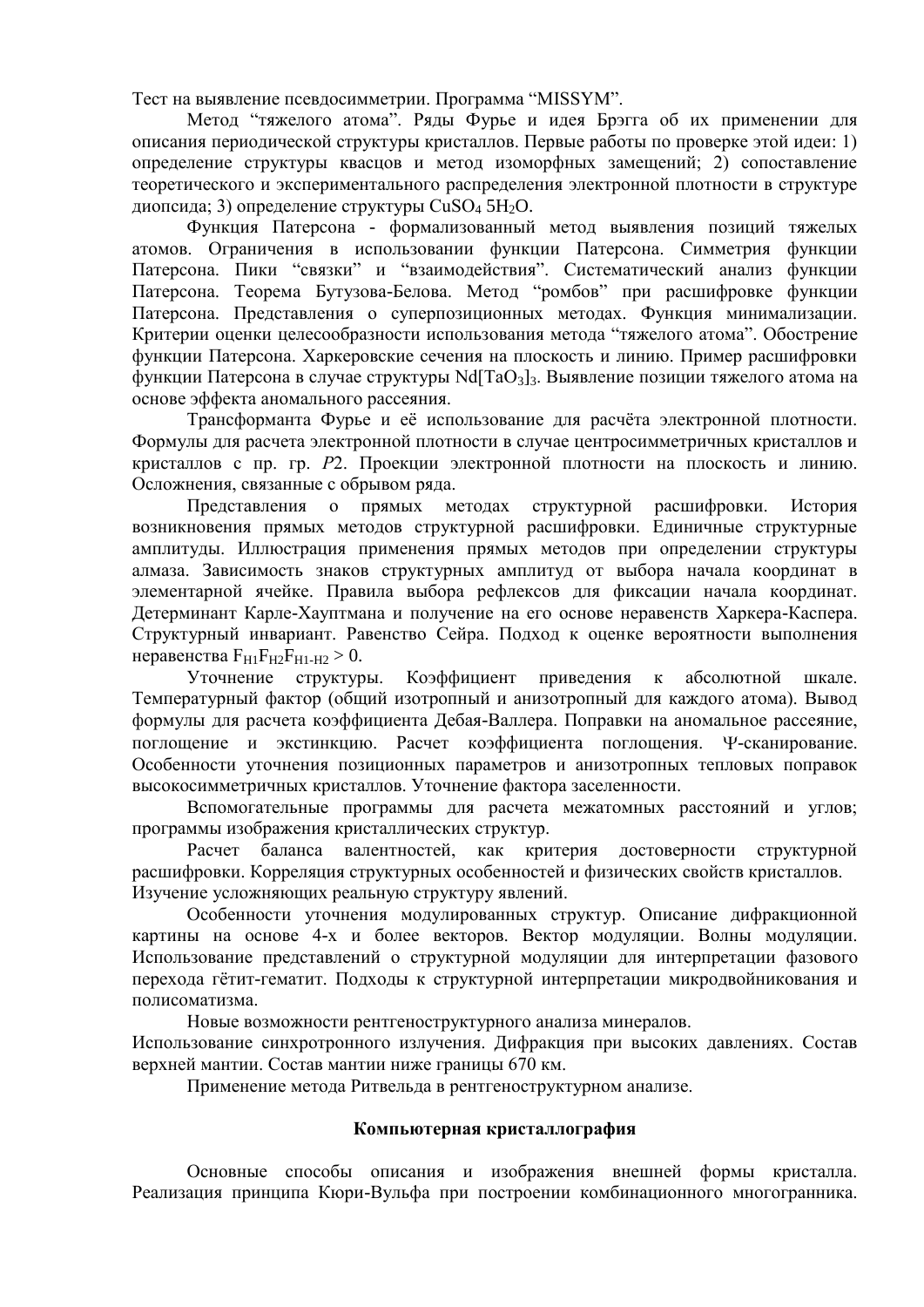Рисование монокристаллов и двойников. Особенности программ Shape, Kristall2000. Их отличия. Способы представления: для вывода на печать с белым фоном, для создания графических файлов, для создания 3D форм.

Основные способы описания и изображения кристаллических структур минералов, кластеров поверхности кристалла. Особенности программ ATOMS. CaRIne  $\mathbf{M}$ Crystallography. Программа Diamond - самая известная и популярная программа визуализации кристаллических и молекулярных структур. Их отличия. Ввод химических, кристаллографических и библиографических данных. Интерактивное измерение углов и межатомных расстояний. Анимированный режим работы с программами. Построение координационных полиэдров. Инструменты для анализа кристаллической структуры и подготовки материалов. Способы представления: для вывода на печать с белым фоном, для создания графических файлов. Взаимодействие программ визуализаторов и кристаллографических баз данных. Форматы обмена данными между приложениями.

Основные базы данных - ICSD (Findit), American Mineralogist Crystal structure database, Минкрист. Особенности работы в них.

Программные комплексы 3D сред создания творческой мастерской. Особенности комплекса Material Studio - среды программного обеспечения для конструирования и моделирования материалов. Программы, входящие в базовый и расширенный пакет.

Программный продукт AVS/Express (STM4) - универсальный инструмент для визуализации данных. Создание рабочей среды для решения кристаллографических задач. Иерархия современных методов кристаллохимического прогноза. Возможные методы уточнения пробной структуры кристалла. Компьютерное моделирование структур и свойств кристаллов. Программы DLS, BondVal, GULP, Metadise, OE- особенности и границы применимости.

## **І. Общая часть**

Определение содержания минералогии. Понятие о минерале и минеральном веществе. Основные этапы истории минералогии. Развитие минералогии в последние десятилетия и особенности ее современного состояния. Связь минералогии с развитием физики и химии материаловедения, твердого тела, приборостроения. Фундаментальное значение минералогии для цикла геологических наук. Техническая и технологическая минералогия, их роль в современной технологии материалов ив металлургии. Минералогическая кристаллохимия. Физика минералов. Парагенетическии анализ и физико-химическая минералогия. Типоморфизм минералов. Онтогения минералов. Синтез минералов. Минералогия и геммология. Поисково-разведочная минералогия. Петрография, геофизика, инженерная геология.

Химический состав минералов и его особенности. Минералы как многокомпонентные системы переменного состава. Связь состава с кристаллической структурой. Изоморфные замещения, распределение катионов по структурным позициям, структурное упорядочение. Твердые растворы и распад твердых растворов. Интерметаллиды. Полиморфизм. Политипия. Смешанослойные структуры, Метамиктные минералы. Аморфное, стеклообразное и коллоидное состояние вещества. Расчет химических формул минералов. Типы химической связи в минералах и современные представления о теориях химической связи. Значение изотопного состава минералов.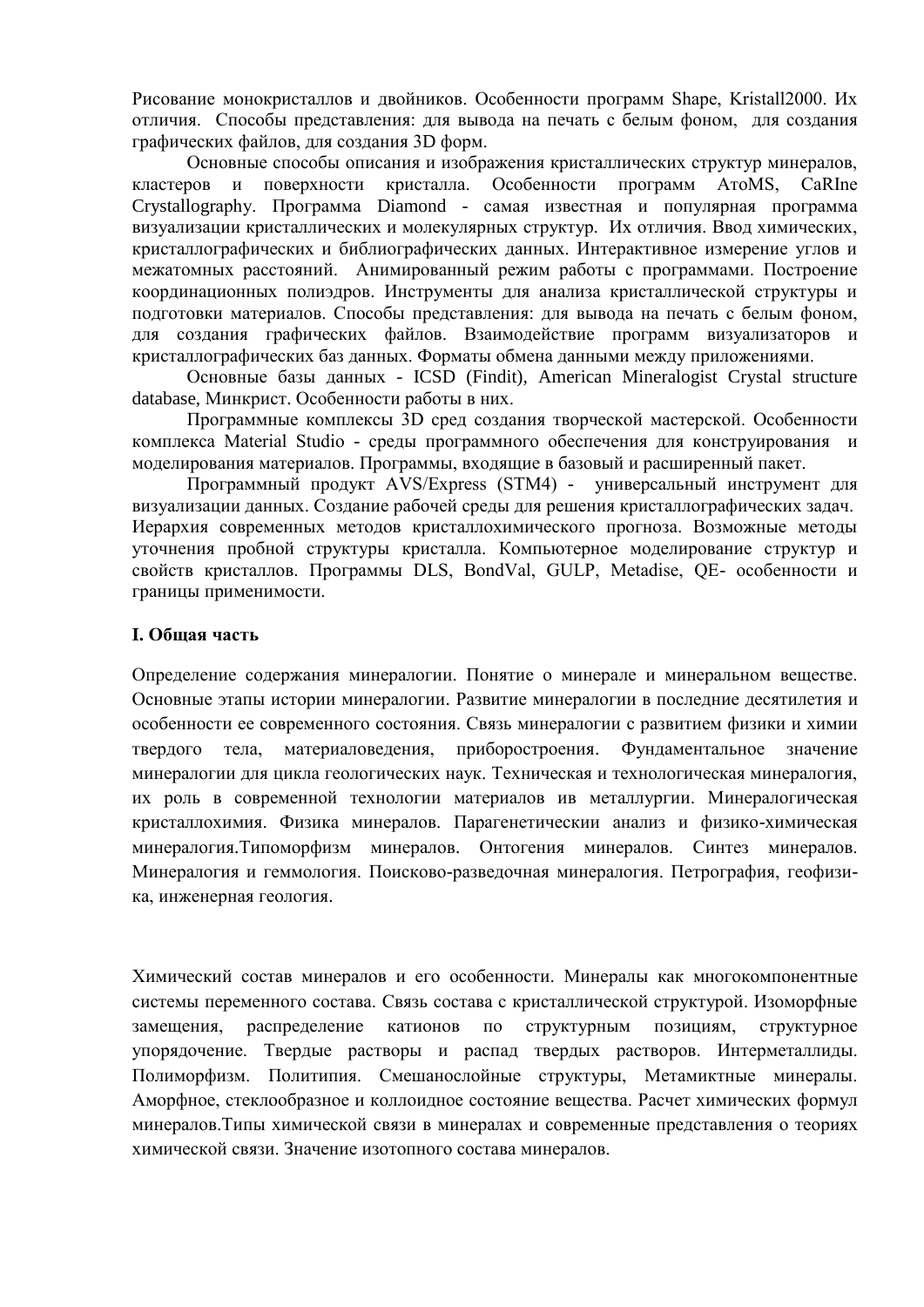Изображение структур минералов: типы координационных многогранников и типы структурных мотивов. Типы плотнейших упаковок атомов в кристаллах. Атомные и ионные радиусы.

Морфология минералов и минеральных агрегатов. Формы кристаллов, двойники, скрытокристаллические агрегаты, конкреции и др. Неоднородность минералов, микровключения в минералах, зональность, секториальное строение кристалов. Понятие о структурах и текстурах пород и руд. Размеры минеральных индивидов. Псевдоморфозы. Понятие об онтогении минералов (зарождении и росте индивидов минералов, генезисе минеральных агрегатов, перекристаллизации и т.д.). Газово-жилкие включения в минералах; понятия о термобарогеохимии.

Диагностические свойства минералов: цвет, блеск, прозрачность, черта, твердость, спайность, удельный вес, магнитность, люминесценция, Физические свойства минералов: механические, оптические, магнитные, электрические и др. Их связь с составом и структурой и практическое значение. Природа окраски минералов«, Направленное изменение свойств минералов при обогащении руд. Физико-химические свойства минералов.

Распространенность химических элементов в земной коре и мантии. Распространенность минералов. Главнейшие породо- и рудообразующие минералы, акцессорные и характерныередкие минералы.

Происхождение и изменение минералов. Понятие о процессах минералообразования: магматическом, пегматитовом и пневматолитовом, гидротермальном, метаморфическом и (выветривание окисление метасоматическом, гипергенном горных пород,  $\overline{M}$ образование переотложение рудных минералов.  $\mathbf{M}$ преобразование осалков). Парагенетическяй анализ минералов. Типоморфизм минералов. Генетические типы минералов и их эволюция в истории земной коры.

Главнейшие методы исследования минералов. Диагностические методы (по внешним признакам, микрохимическим методом с помощью паяльной трубки, микроскопия в проходящем и отраженном свете, рентгенография, термический анализ, инфракрасная спектроскопия, электронная микроскопия и микролифракция и др.). Фазовый анализ минеральных смесей. Современные методы анализа, исследования состава и структуры минералов, реального строения минералов: методы спектроскопии твердого тела, рентгеноструктурного анализа, электронной микроскопии высокого разрешения и др. Полевые методы диагностики минералов.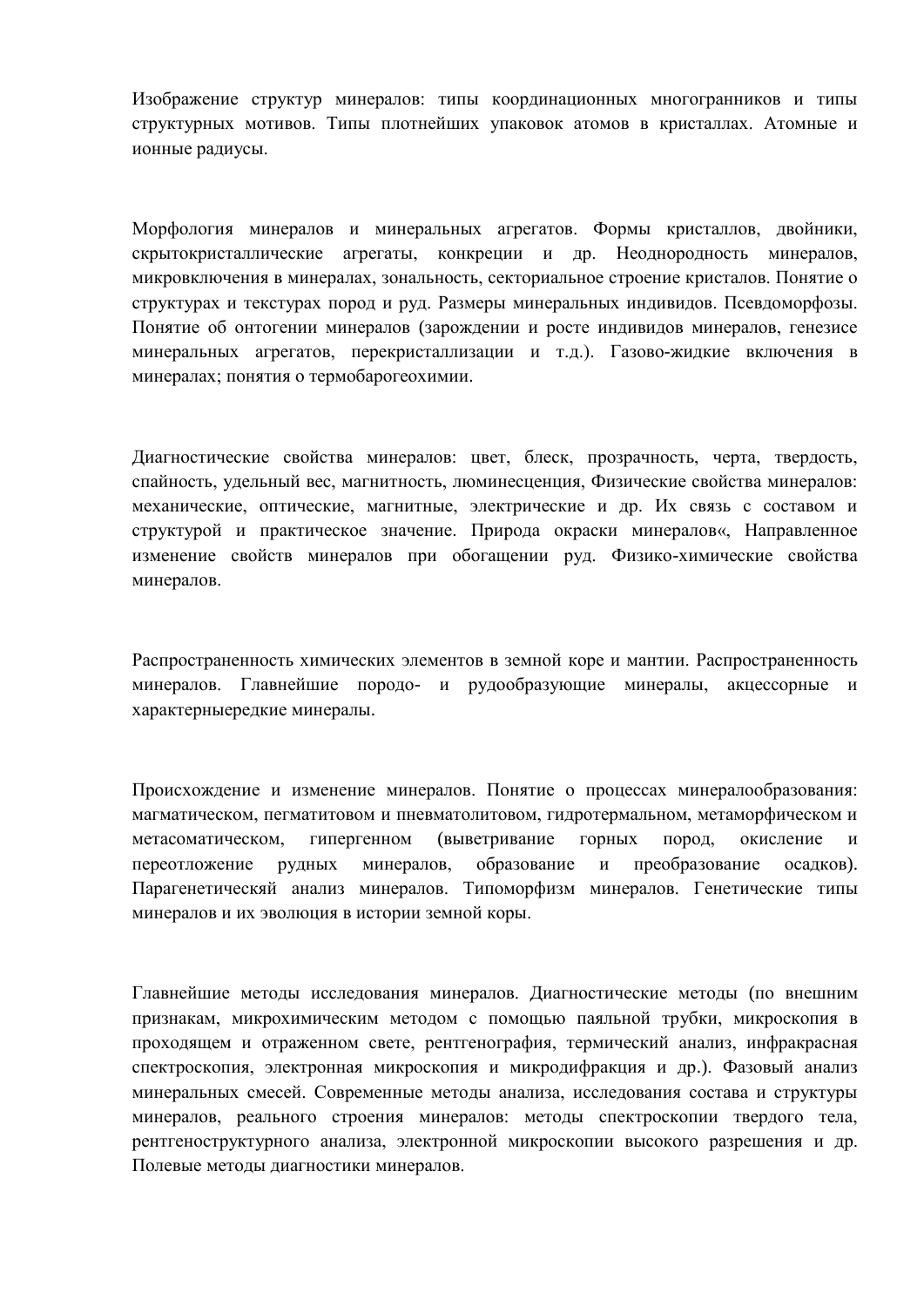Принципы современной классификации минералов. Кристаллохимическая систематика минеральных видов. Минеральные виды и разновидности.

# **II. Описание минералов**

Даются общие характеристики классов в отношении химического состава и структуры минералов, связи химического состава и структуры минералов с общими свойствами минераловкласса, особенности генезиса и распределение в природе. Освещается роль русских и зарубежных ученых в изучения минералов класса, практическое и научное значение минералов данного класса. Приводится общая схема классификации минералов: внутри класса, даются принципы выделения подклассов и групп на основе имеющихся кристаллохимических данных о структурных типах и особенностей химической конституция отдельных минеральных групп.

При описании отдельных минералов указываются: химический состав (формула, важнейшие примеси), особенности структуры (в наиболее изученных случаях), сингония и характерные кристаллографические формы, физические свойства, типоморфные признаки, условия нахождения в природе, парагенетические закономерности, важнейшие спутники и продукты изменения, главнейшие типы месторождений, практическое значение минералов.

Самородные элементы. Общая характеристика. Металлы, полуметаллы, твердые растворы, интерметаллиды, неметаллы.

Группа меди: медь, серебро, кюстелит, электрум, золото. Группа платиноидов (металлы и интерметаллиды): платина, палладий, родий, иридий, осмирид, осмий, иридосмин, рутений, изоферроплатина, тетраферроплатина. Группа железа-никеля: железо, камасит, тэнит, никель, аваруит. Самородная ртуть и амальгамы золота и серебра.

Группа мышьяка: мышьяк, стибарсен (аллемонтит), сурьма, висмут.

Минералы группы углерода: алмаз, графит, лонсдейлит, шунгит.

Г руппа серы: альфа-сера, бета-сера.

Халькогенилы - сернистые соелинения (сульфилы) и их аналоги (арсенилы, селенилы, теллуриды и др.). Общая характеристика, особенности состава и кристаллохимия этого типа соединений. Характерные ассоциации элементов в сульфидах, арсенидах, теллуридах. Принципы систематики. Аргентит, акантит. Халькозин. Галенит, клаусталит, алтаит, алабандин. Сфалерит, вюртцит, гринокит. Троилит, пирротин, никелин. Куперит, бреггит, высоцкит. Пентландит, кобальтпентландит. Халькопирит, талнахит, станин.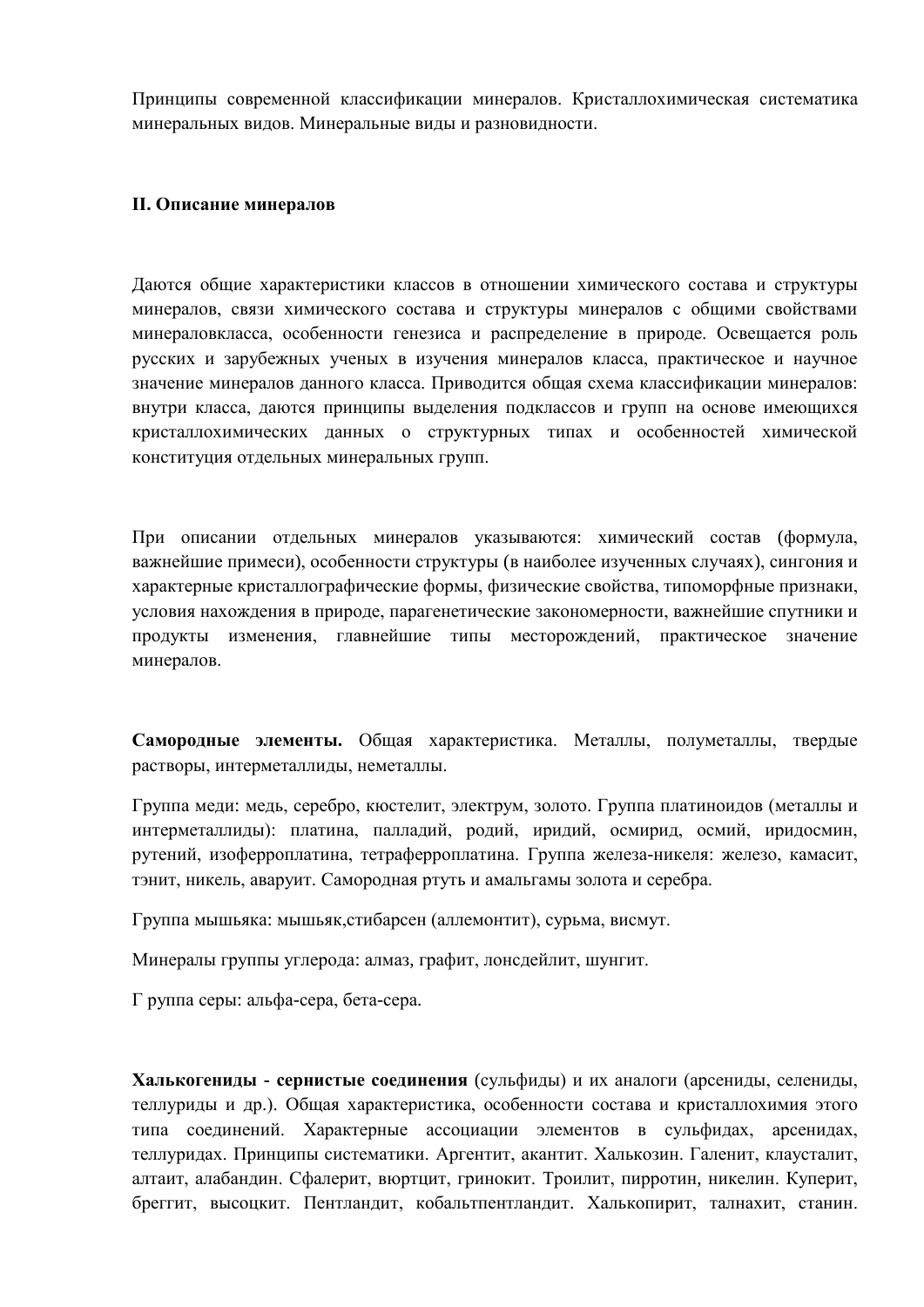Борнит. Кубанит. Киноварь, метациннобарит. Антимонит, висмутин. Аурипигмент, реальгар. Молибденит, тунгстенит. Ковеллин. Тетрадимит, теллуровисмутин. Пирит, сперрилит, герсдорфит. Марказит, арсенопирит, глаукодот, лелленгит, саффлорит, раммельсбергит. Скуттерудит, шмальтин, хлоантит, никельскуттерудит. Сложные сульфиды и их аналоги. Понятие о сложных сульфидах и сульфосолях. Особенности их структуры и состава. Пираргирит, прустит. Буланжерит, джемсонит. Козалит. Блеклые руды: тетраэдрит, теннантит.

Галогениды. Общая характеристика класса. Геохимические особенности соединений этого типа и принципиальные отличия геохимии фтора и хлора. Принципы систематики. Виллиомит. Флюорит. Криолит. Галит, сильвин, кераргирит. Нашатырь. Карналлит, бишофит.

Оксиды и гидроксиды. Общая характеристика окисных соединений. Химические и структурные особенности минералов класса. Принципы систематики класса.

Периклаз. Корунд, гематит. Уранинит. Рутил, брукит, анатаз, касситерит. Пиролюзит. Куприт. Семейство кремнезема: альфа- и бетакварц, тридимит, кристобалит, коэсит, стишовит, лешательерит, опал. Хризоберилл. Группа шпинели: шпинель, герценит, ганит, магнетит, магнезиоферрит, франклинит, якобсид, хромит. Ильменит, гейкилит, пирофанит. Колумбит, танталит. Самарскит. Эшинит. Пирохлор. Перовскит, лопарит. Гетит, диаспор. Манганит. Романешит, тодорокит. Лепидокрокит, бёмит. Гидраргиллит. Брусит. Сложные минеральные смеси - лимониты, бокситы, валы.

Силикаты и алюмосиликаты. Обшая характеристика класса и распространенность силикатов в земной коре. Геохимические особенности класса силикатов. Развитие представлений о химической конституции силикатов. Современное учение о структурных типах силикатов. Представление об алюмосиликатах, боро- и боратосиликатах, бериллосиликатах, титано- и цирконосиликатах. Современная классификация силикатов.

- Островные силикаты с изолированными тетраэдрами $[\text{SiO}_4]^{4-}$  без добавочных (дополнительных) анионов (ортосиликаты). Фенакит, виллемит, Форстерит, (хризолит, оливин), фаялит. Кнебелит, тефроит. Пиральспиты: пироп, альмандин, спессартин. Уграндиты: гроссуляр (гидрогроссуляр, гибшит), андрадит (демантоид, меланит, шорломит), уваровит. Циркон (малакон, циртолит, гиацинт), торит, коффинит.

- Островные силикаты с изолированными тетраэдрами $[SiO<sub>4</sub>]$ <sup>4-</sup> и с добавочными анионами (ортосиликаты). Дистена(кианит), андалузит, силлиманит; топаз. Ставролит. Хлоритоид. Топаз. Сфен (титанит)и его разновидности.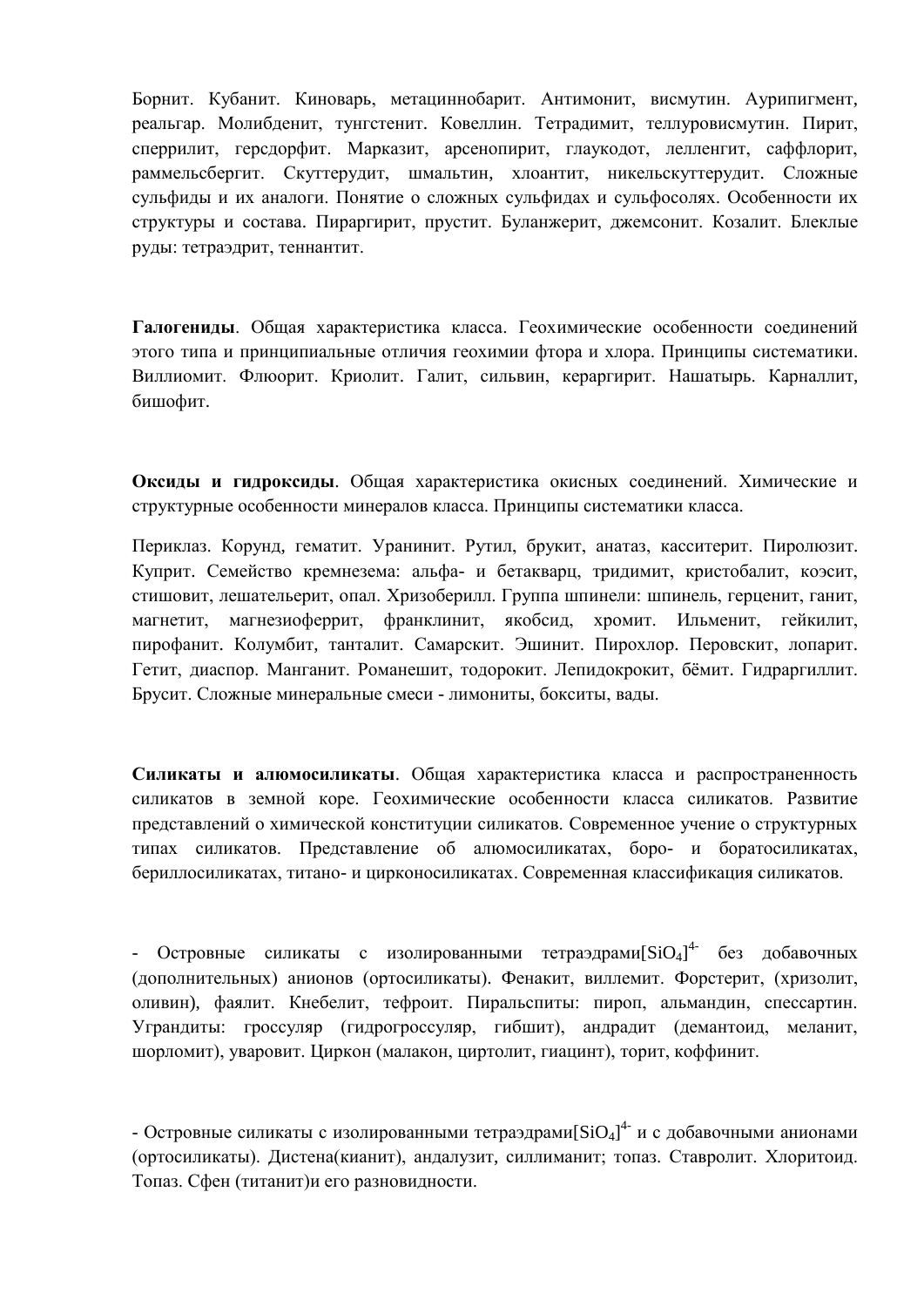- Островные силикатысо сдвоенными тетраэдрами и с добавочными анионами (диортосиликаты). Ильваит. Ринколит (ловчоррит). Лампрофиллит. Гемиморфит (каламин).

- Островные силикаты с изолированными и сдвоенными тетраэдрами. Везувиан (идокраз, вилуит). Цоизит (тулит, танзанит). Клиноцоизит, эпидот, пьемонтит, ортит.

- Островные силикаты кольцевого типа. Берилл и его разновидности (гелиодор, аквамарин, воробьевит). Кордиерит. Диоптаз. Турмалин изумруд,  $\overline{\mathbf{M}}$  $ero$ разновидности (шерл, дравит, эльбаит, рубеллит, индиголит, верделит). Аксинит. Эвдиалит, эвколит.

- Цепочечные силикаты. Пироксены: энстатит (бастит), бронзит, гиперстен, ферросилит; клиноэнстатит, клиноферросилит; диопсид (хромдиопсид,виолан, лавровит),геденбергит, йохансенит, авгит (титан-авгит, эгирин-авгит, омфацит); Эгирин, жадеит. Сподумен (гидденит, кунцит).

- Цепочечные силикаты. Пироксеноиды:волластонит, родонит (орлец).

- Ленточные силикаты. Общая характеристика и классификация амфиболов. Роль алюминия и щелочей в амфиболах. Магнезиально-железистые амфиболы: антофиллит (антофиллит-асбест), жедрит, куммингтонит, грюнерит. Кальциевые амфиболы: тремолит актинолит (нефрит, (тремолит-асбест). уралит). роговая обманка. Натриевые амфиболы:арфведсонит, глаукофан (родусит), рибекит (крокидолит).

- Ленточные силикаты (неамфиболового типа). Астрофиллит.

- Слоистые силикаты и алюмосиликаты. Общая характеристика слоистых силикатов. Типы сеток в структуре слоистых силикатов. Смешанослойные силикаты. Структурная роль алюминия. Минералы с двуслойными пакетами: кандиты (каолинит, диккит, накрит, галлуазит); аллофан, гизингерит; серпентины (антигорит, лизардит, хризотил и их разновидности - хризотил-асбест, серпофит, керолит, гарниерит, ревденскит). Минералы с трехслойными пакетами: тальк, пирофиллит; собственно слюды - мусковит (серицит, фуксит), парагонит, флогопит, биотит, лепидомелан, лепидолит, циннвальдит; хрупкие слюды - маргарит; гидрослюды - гидромусковит, вермикулит, глауконит; смектиты -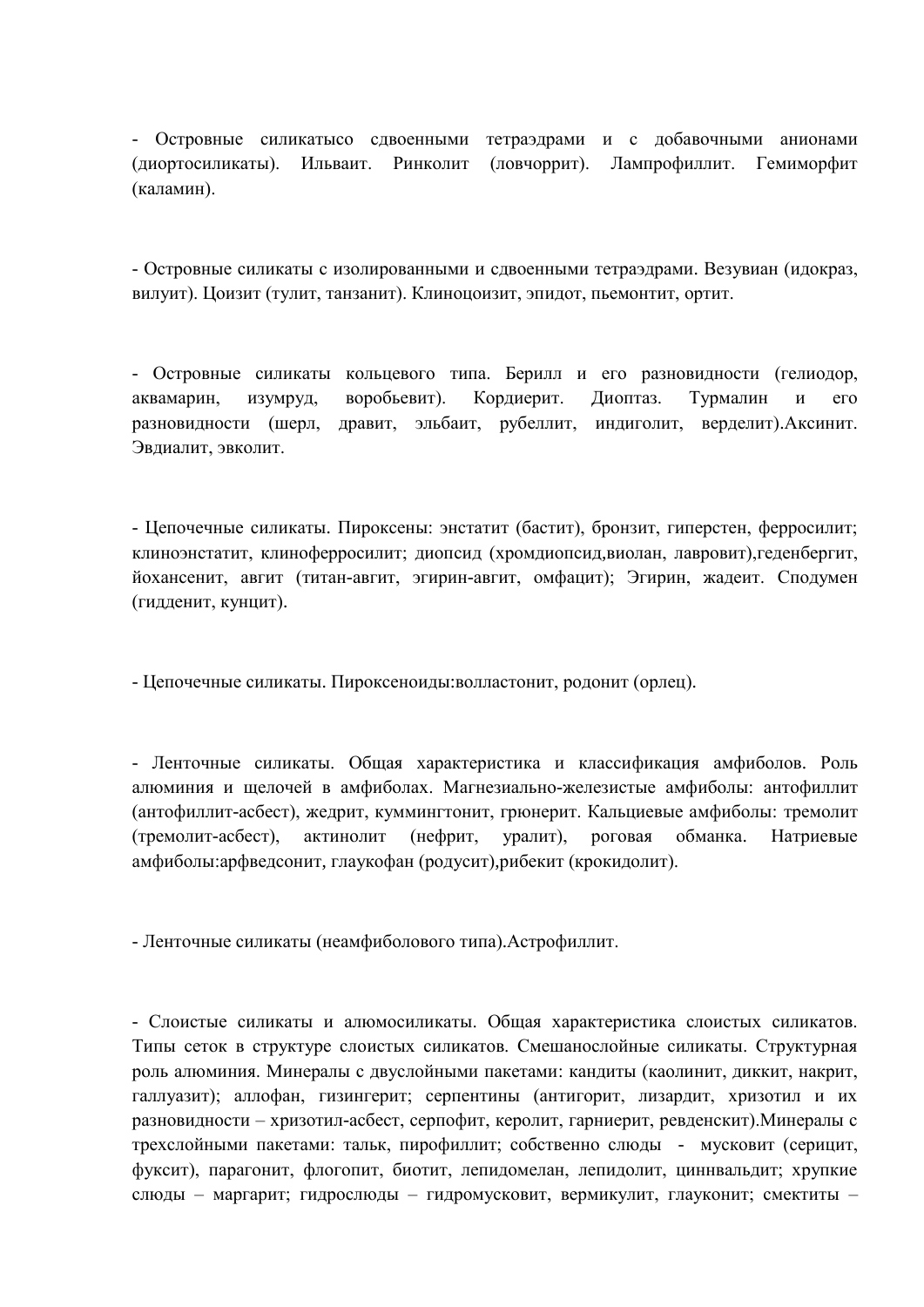МОНТМОРИЛЛОНИТ (Ге-монтмориллонит, Ni-монтмориллонит, Cr-монтмориллонит волконскоит), бейделлит (Ге-бейделлит, Ст-бейделлит), нонтронит (Ni-нонтронит); хризоколла. Минералы с четырехслойными пакетами: хлориты (пеннин, клинохлор, прохлорит, тюрингит, шамозит, кеммерерит, кочубеит). Пренит. Апофиллит. Датолит.

- Каркасные алюмо-, боро- и бериллосиликаты.

Полевые шпаты калиевые: санидин, ортоклаз (адуляр), микроклин (амазонит, письменный гранит). Полевые шпаты бариевые: цельзиан, гиалофан.Полевые шпатынатрий-кальциевые (плагиоклазы): ряд альбит-анортит (альбит, олигоклаз, андезин, лабрадор, битовнит, анортит). Боросиликатные аналоги полевых шпатов: данбурит. Фельдшпатоиды: лейцит, поллуцит; нефелин; скаполиты (мейонит, миццонит, дипир, мариолит); канкринит, вишневит; содалит, лазурит; гельвин, даналит, гентгельвин. Цеолиты: натролит, ломонтит, анальцим, шабазит, стильбит (десмин), гейландит, клиноптилолит, морденит.

Бораты. Обшая характеристика химических и структурных особенностей минералов. Типы анионных групп в боратах. Классификация. Островные бораты: котоит, ашарит, людвигит, иньонит, бура, тинкалконит, кернит. Цепочечные бораты: колеманит, гидроборацит, пандермит, боронатрокальцит (улексит). Слоистые бораты: сассолин. Каркасные бораты: борацит.

Карбонаты. Общая характеристика класса, особенности химического состава и структуры минералов. Принципы систематики. Кальцит, магнезит, смитсонит, родохрозит, сидерит. Арагонит, стронцианит, витерит, церуссят. Доломит, анкерит. Малахит, азурит, Лавсонит, Паризит, бастнезит, Термонатрит, сода, трона,

Нитраты. Обшая характеристика минералов класса. Особенности химизма Распространенность в природе. Селитры: нитронатрит, нитрокалит.

Фосфаты, арсенаты, ванадаты. Общая характеристика, структурные и химические особенности минералов. Принципы систематики. Монацит, ксенотим. Апатит. фосфориты. Пироморфит, миметизит, ванадинит. Вивианит, эритрин, аннабергит. Урановые слюдки: торбернит, отенит, карнотит, тюямунит, цейнерит. Скородит. Бирюза.

Сульфаты. Обшая характеристика и особенности минералов класса. Принципы систематики. Барит, целестин, англезит. Ангидрит. Тенардит. Алунит, ярозит. Брошантит. Гипс. Мирабилит. Кизерит. Эпсомит. Купоросы: моренозит, мелантерит, биберит, халькантит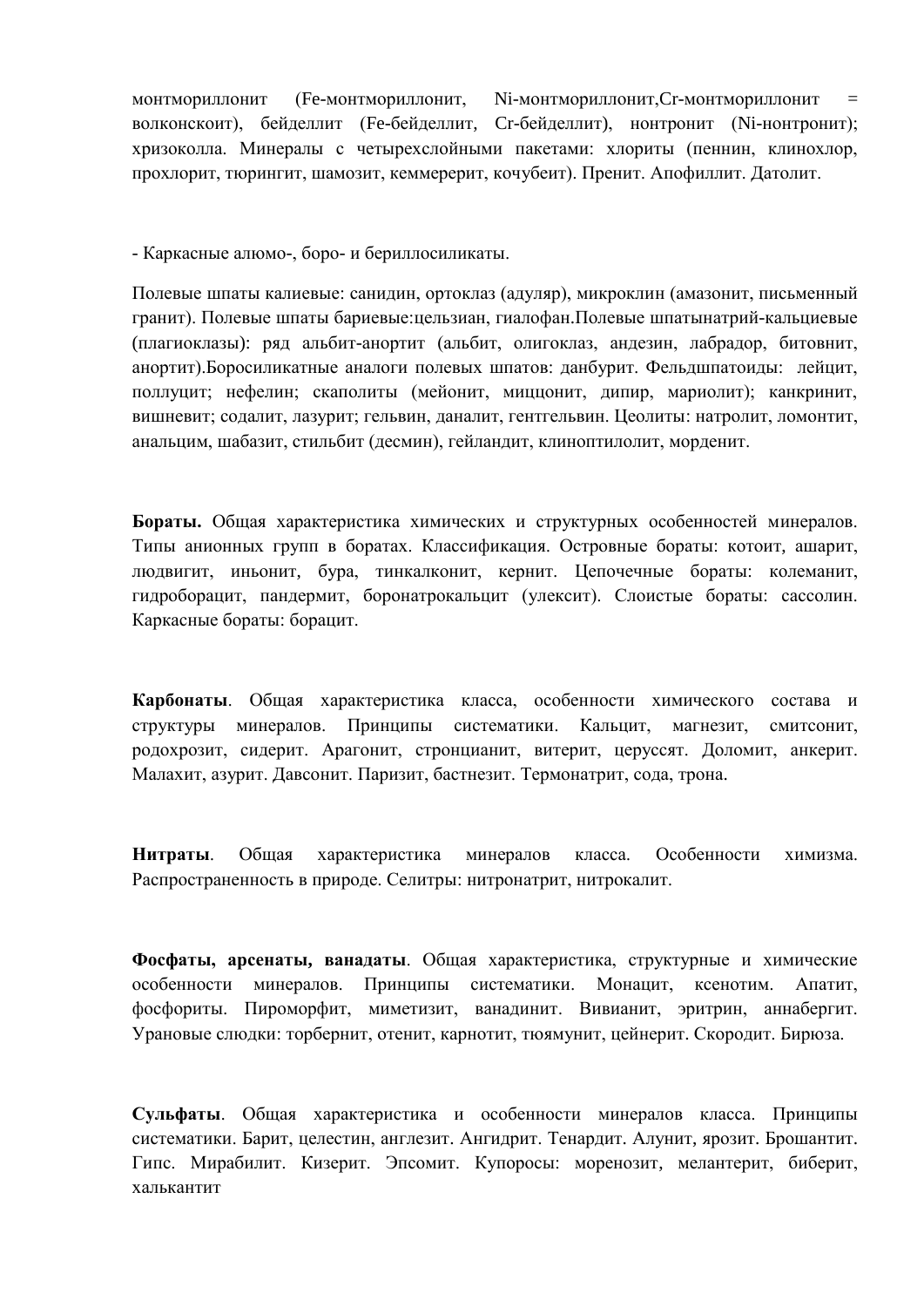Хроматы, молибдаты, вольфраматы. Общая характеристика класса. Различия в геохимии хрома, молибдена, вольфрама в земной коре. Распространенность минералов в процессах минераллообразования. Шеелит, повеллит, вульфенит. Вольфрамит, гюбнерит, ферберит. Крокоит.

#### Ш. Природные генетические ассоциации минералов

Методы установления генезиса минералов. Изучение состава и взаимоотношений минералов в минеральных ассоциациях как один из этих методов. Роль физикохимических факторов в процессе минералообразования. Развитие учения о генезисе минералов в геохимии природных процессов в трудах российских и зарубежных ученых.

Современные представления о генезисе минералов. Содержание термина "генезис минералов". Главные генетические типы минералообразущих процессов - эндогенные, экзогенные, метаморфические; их краткая характеристика и связь с различными геохимическими зонами земной коры. Краткая характеристика главных геохимических отличий поверхностных и глубинных зон земной коры. Связь эндогенных процессов минералообразования с магматической деятельностью. Понятие о стабильности и метастабильности минералов, об их изменений при переходе из глубинных в поверхностные зоны коры и обратно. Биосфера. Роль живого вещества в процессах минералообразования. Количество минеральных видов и причины ограниченности минеральных видов, существующих стабильно в природных ассоциациях. Понятия о стабильностж образования минералов в минеральных ассоциациях и генерациях минералов в минеральных месторождениях. Генетические признаки минералов. Типоморфизм минералов, типоморфные минеральные ассоциации.

Магматические минеральные ассоциации. Понятие о магме, состав магмы (химический и Фазовый). Характеристика особенностей кристаллизации магматических минералов и общие закономерности в изменении минеральных ассоциаций с понижением температуры. Дифференциация магмы при ее остывании. Отделение летучих от магматического расплава. Ликвация и кристаллизационная дифференциация. Последовательность выделения главных силикатных минералов. Общие схемы отделения и концентрации рудных минералов при магматическом процессе. Геохимическая роль главнейших химических элементов магмы в образовании магматогенных минералов.

Типичные минеральные ассоциация, связанные с основным и ультраосновным типами магмы. Минеральные ассоциации в месторождениях алмаза, хромита, титаномагнетита,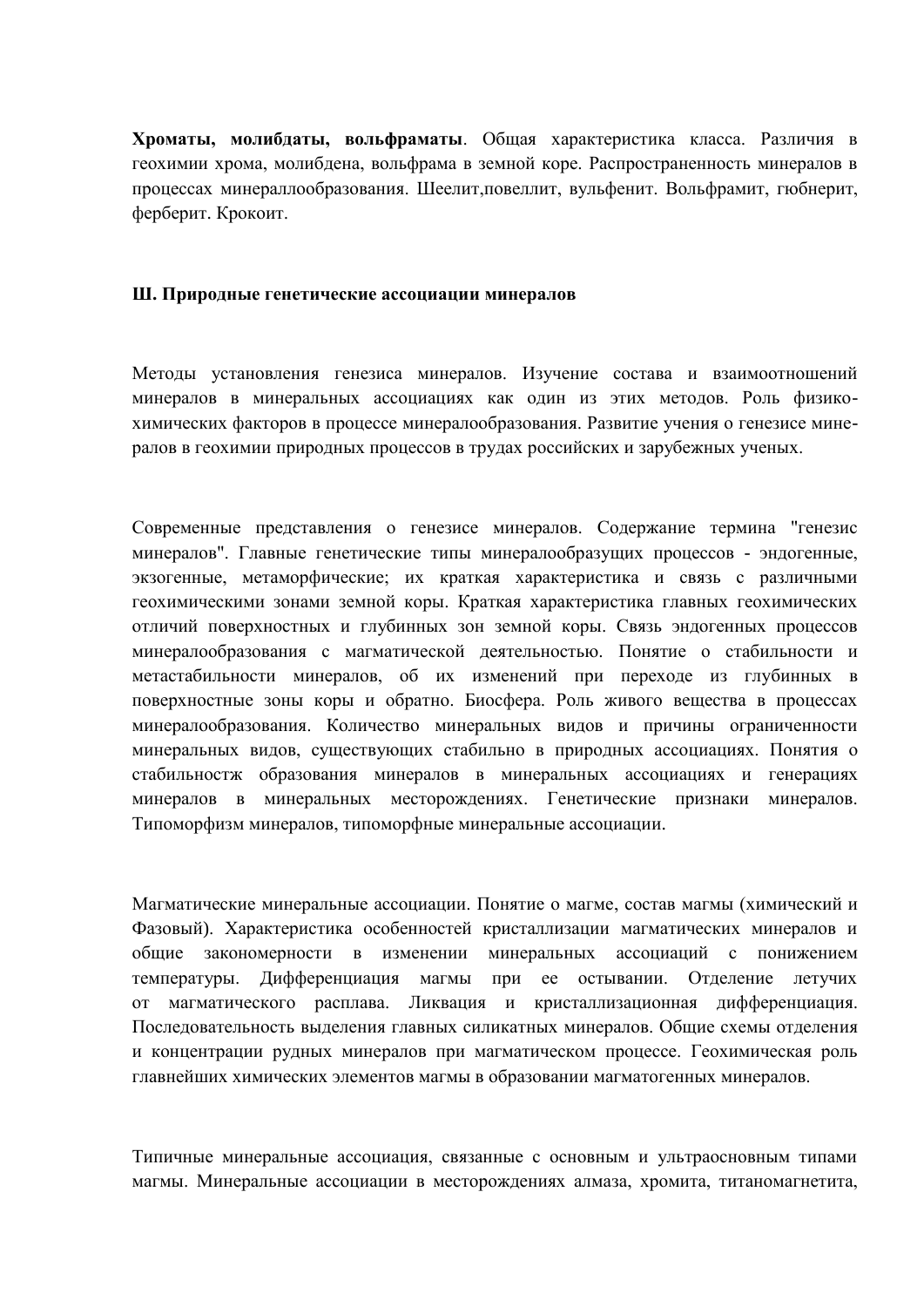платиноидов, апатита. Минеральные ассоциации магматических сульфидных месторождений.

Минеральные ассоциации в пегматитах. Понятие "пегматит" и общая характеристика пегматитового процесса. Развитие учения о генезисе пегматитов в работах А.Е.Ферсмана, А.Н.Заварицкого и др. Характер изменения фазового состояния пегматитового расплава при его кристаллизации. Роль летучих при образовании пегматитов. Температурная градуировка пегматитового процесса; понятие о "геофазах" А.В.Ферсмана. Главнейшие летучие. Геохимические изменения состава последовательно кристаллизующихся минералов в пегматитовых образованиях. Роль метасоматических процессов.

Минеральный состав гранитных пегматитов. Типы структур и текстур, характерные для пегматитов и их генетическая характеристика главных зон. Общая схема классификации "чистой гранитных пегматитов так называемой линии"  $\Pi$ <sup>O</sup> А.Е.Ферсману. Парагенетическая характеристика и характерные минеральные ассоциации, структурнотекстурные особенности и т.д. отдельных типов гранитных пегматитов "чистой линия". Процессы замешения минералов в пегматитах. Их геохимическая и минералогическая характеристика. Щелочные пегматиты - сиенитовые и нефелин-сиенитовые.

карбонатитов. Понятие Минеральные ассоциации «карбонатит» различные  $\overline{M}$ представления о генезисе карбонатитов. Минеральный состав, геохимические особенности и полезные ископаемые карбонатитов.

Общая Минеральные ассоциации скарнах. характеристика  $\, {\bf B}$ контактовометасоматических процессов минералообразования. Роль геологических факторов при образовании скарновых зон. Роль летучих, надкритических растворов и гидрртермальных процессов в формировании метасоматических образований. Значение геологической среды ДЛЯ формирования различных типов минеральных образований при метасоматических процессах. Стадийность контактово-метасоматического процесса образования скарнов (по П.П.Пилипенко). Зональность контактово-метасоматических минеральных ассоциаций и связь зональности с подвижностью компонентов (по Д.С.Коржинскому). Образование минералов и минеральных ассоциаций в скарнах и роговиках. Гилротермальные изменения скарновых минералов. Типичные лля скарнов ассоциации руд ных минералов.

Минеральные ассоциации альбититов и грейзенов. Понятия "альбитит" и "грейзен". Физико-химические условия образования. Геохимическая  $\mathbf{M}$ минералогическая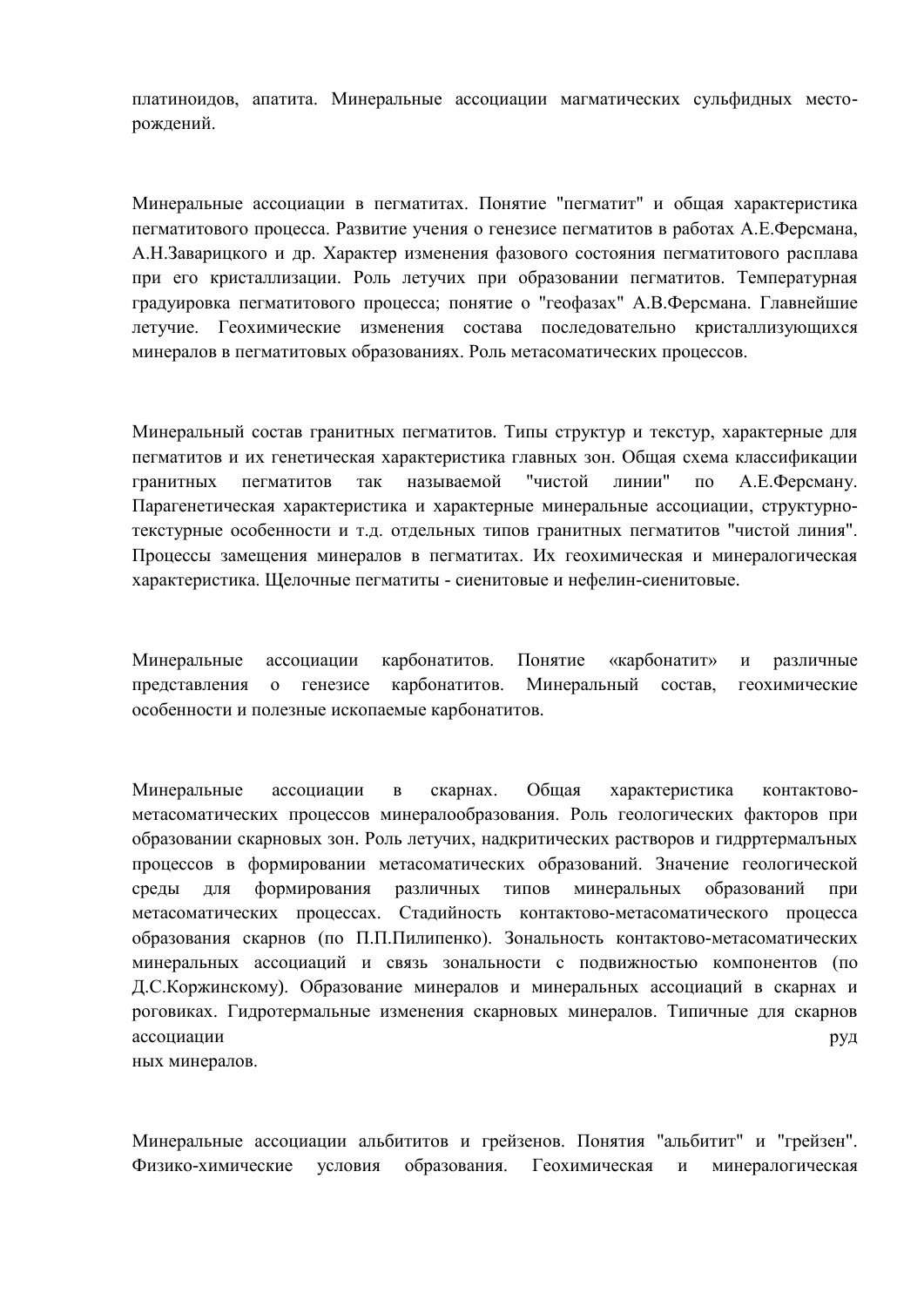характеристика их. Зональность грейзеновых образований и связь их с гидротермальными ассоциациями. Главнейшие полезные ископаемые в альбититах и грейзенах.

Гидротермальные минеральные ассоциации. Связь гидротермальных растворов с магматическими очагами. Возможные способы отделения гидротермальных растворов в ходе развития и дифференциации магматических очагов. Химический характер гидротермальных растворов; возможные способы переноса вещества в гидротермальных растворах. Общие закономерности последовательного выделения главных элементов из растворов и зональность в размещении разных типов гидротермальных месторождений. Возможные способы отложения вещества в гидротермальных образованиях. Роль коллоидов в отложении минералов гидротермальных ассоциаций; признаки, указывающие на отложение минералов из коллоидных систем. Геохимические особенности гидротермальных растворов. Типичные минеральные ассоциации в гидротермальных образованиях. Минеральные ассоциации так называемых безрудных гидротермальных образований (цеолитный процесс). "Альпийские жилы", месторождения асбеста, талька и других, их генетическая характеристика. Главнейшие минеральные ассоциации в сульфидных рудных жилах. Типы минеральных ассоциаций и их связь с глубинностью образования. Главнейшие полезные ископаемые гидротермального генезиса.

Минеральные ассоциации гипергенного генезиса. Общие условия и факторы, определяющие характер гипергенных процессов. Стадийность в образовании гипергенных минеральных комплексов. Полезные ископаемые при гипергенных процессах.

Условия и закономерности образования минералов при выветривании сульфидных минеральных ассоциаций. Зональность зоны окисления и ее причины. Влияние боковых пород на парагенетические ассоциации минералов в зоне гипергенеза сульфидных месторождений. Минеральный парагенезис окисленных руд свинцово-цинковых и медных месторождений.

Условия и закономерности образования минералов в коре выветривания пород. Стадийное гидрохимическое выветривание минералов; новообразования и остаточные минералы. Профиль коры выветривания и характеристика минеральных ассоциаций в главных зонах на примере коры выветривания ультраосновных и глиноземистых пород. Минералы, образующиеся в коре выветривания. Латеритный тип выветривания (бокситизация).

Механическая и гидрохимическая дифференциация вещества при минералообразовании в осадках. Россыпи и их главнейшие минеральные ассоциации. Условия и порядок выделения минералов.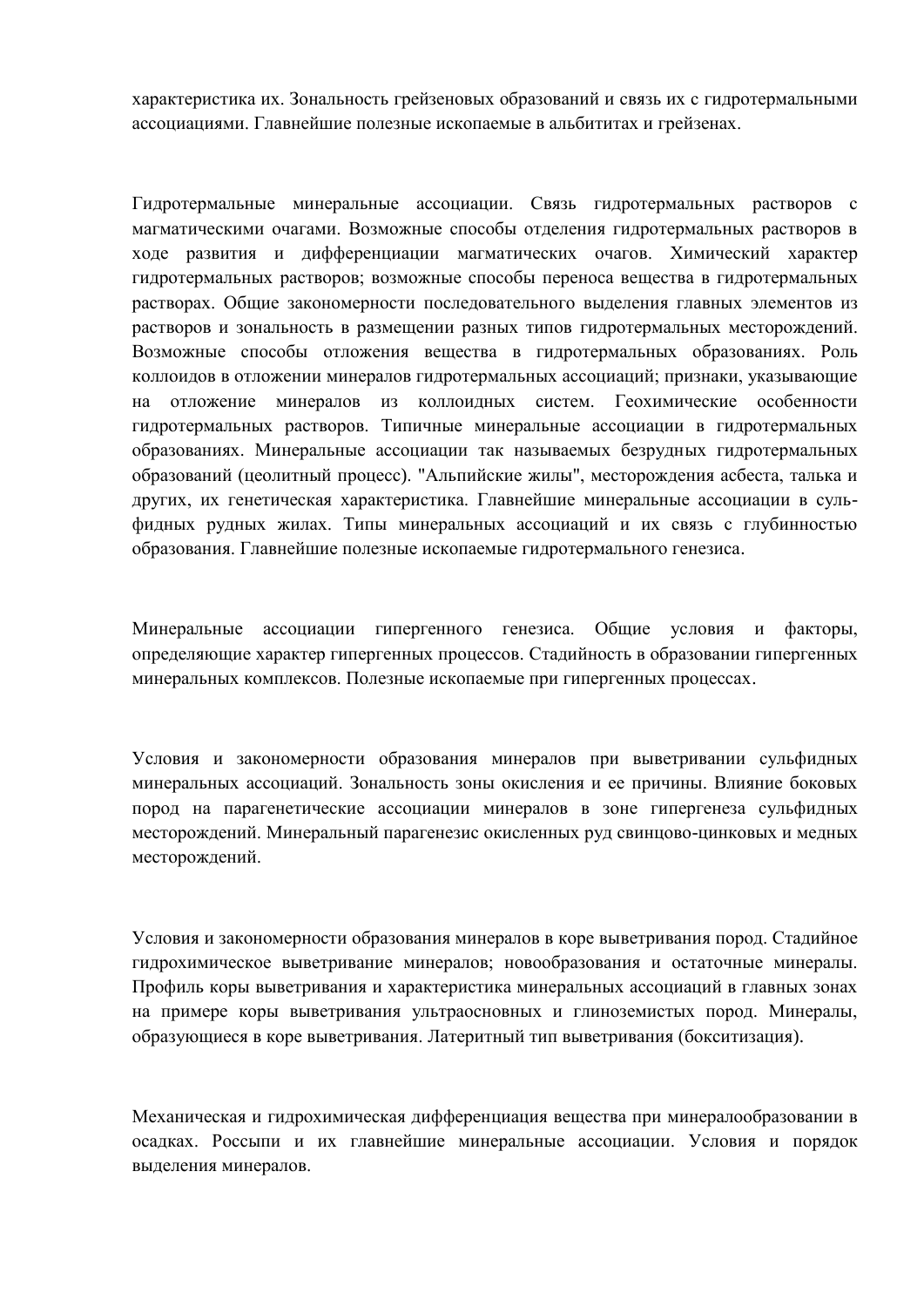Минералы, образующиеся при биогенных процессах осадконакопления.

Минеральные ассоциации метаморфических образований. Краткая физико-химическая характеристика процессов образования минералов при региональном метаморфизме. Понятие о зонах глубинности и минеральной ассоциации различных зон глубинности. Метаморфогенные фации. Особенности структур и минеральных агрегатов при метаморфизме. Типичные минеральные ассоциации в различных по исходному составу метаморфических породах. Примеры минеральных ассоциаций в метаморфических месторождениях некоторых полезных ископаемых; железистые кварциты, силлиманитдистеновые породы, месторождения наждака, корунда, графита, окисно-силикатных марганцевых руд. Минералы импактитов. Минералы высоких давлений.

Узловые проблемы изложенного курса. Основные достижения и пути дальнейшего развития минералогии в России и за рубежом. Главнейшие проблемы теоретической и практической минералогии.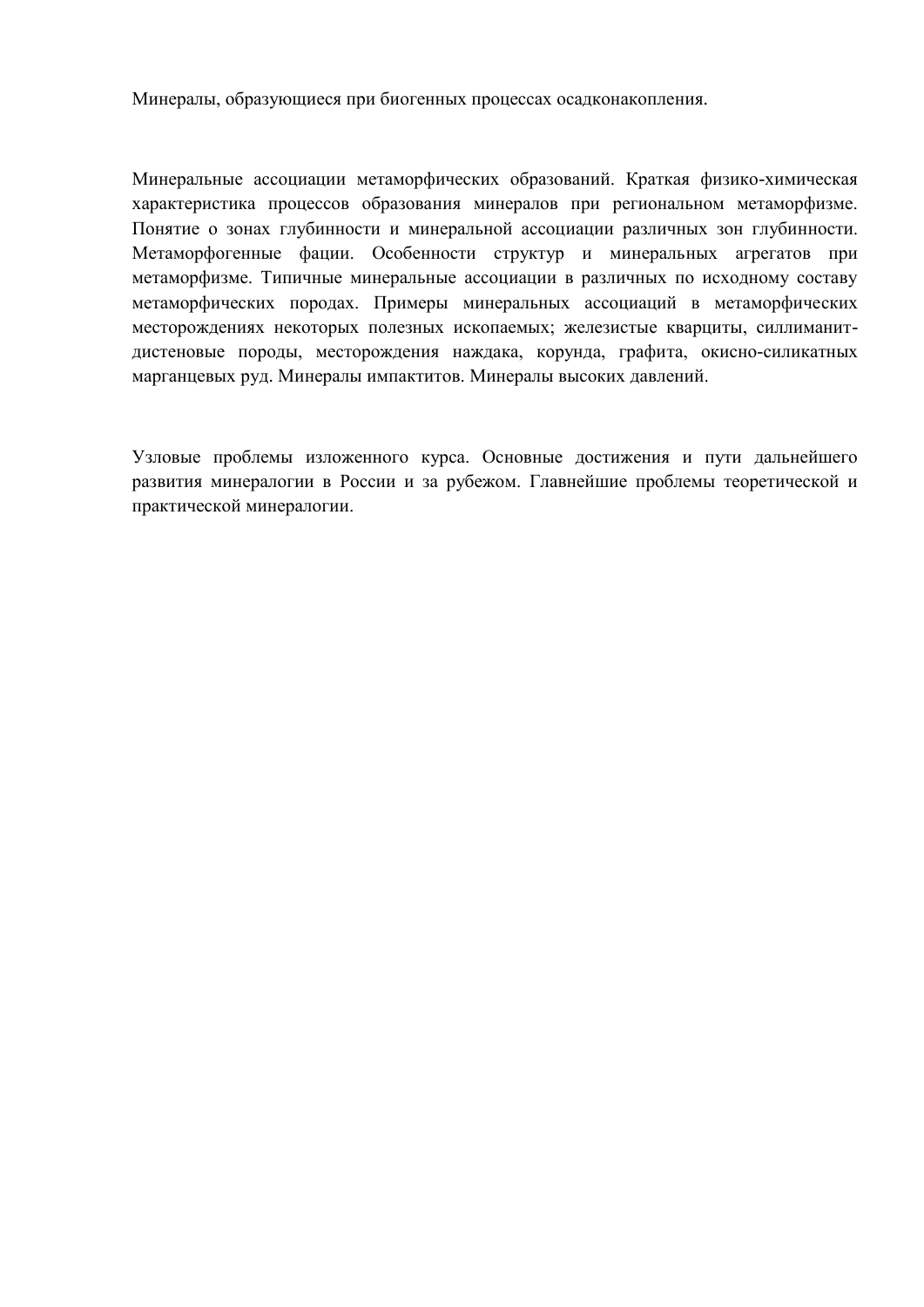# ЛИТЕРАТУРА

Геометрическая кристаллография

1. Егоров-Тисменко Ю.К. «Кристаллография и кристаллохимия», М, изд-во Книжный дом «Университет», 2005, с.520

2. Егоров-Тисменко Ю.К. «Руководство к практическим занятиям по кристаллографии»,

М, Изд-во МГУ, 2010, 208 стр.

3. Егоров-Тисменко Ю.К., Литвинская Г.П., Загальская Ю.Г. «Кристаллография», М., издво МГУ, 1992, 288 стр.

4. Урусов В.С., Еремин Н.Н. «Кристаллохимия, Краткий курс» М., Изд-во МГУ, 2010, 258 CTD.

5. Загальская Ю.Г., Литвинская Г.П., Егоров-Тисменко Ю. К. Геометрическая

кристаллография. 2-е изд., М., изд-во МГУ, 1986, 166 стр.

6. Загальская Ю.Г., Литвинская Г.П., Егоров-Тисменко Ю.К. Руководство к практическим занятиям по кристаллохимии, М. изд-во МГУ, 1983, 167 стр.

7. Егоров-Тисменко Ю.К., Литвинская Г.П. Теория симметрии кристаллов. М. изд-во TEOC, 2000,

394 стр.

8. Попов Г.М., Шафрановский И.И. Кристаллография, 5-е изд., М., изд-во Высшая школа, 1972. 352 стр.

# Основные положения теоретической кристаллохимии

1. Урусов В.С. Теоретическая кристаллохимия. М., МГУ, 1987

2. Урусов В.С., Еремин Н.Н. «Кристаллохимия, Краткий курс» М., Изд-во МГУ, 2010, 258 CTD.

3. Бокий Г.Б. Кристаллохимия. М., Наука, 1973.

4. Белов Н.В. Очерки по структурной минералогии. М., Недра, 1976.

5. Ворошилов Ю.В. Павлишин В.И. «Основы кристаллографии и кристаллохимии.

Рентгенография кристаллов» Киев, КНТ, 2011. 568 стр.

6. Урусов В.С. Еремин Н.Н. Атомистическое моделирование кристаллических структур минералов их дефектов и твердых растворов. М, ГЕОС, 2011.

7. Урусов В.С., Дубровинский Л.С. Конструирование вероятных кристаллических структур минералов. МГУ, 1990 г.

# Рост и морфология кристаллов

1. Современная кристаллография. Том 3 / А.А.Чернов, Е.И.Гиваргизов, Х.С.Багдасаров и др. Образование кристаллов. М: Наука, 1980.

2. Синтез минералов. В 3-х томах. Александров, ВНИИСИМС, 2000.

1. Handbook of Crystal Growth. Edited by D.T.J Hurle. Nortn-Holland, 1993-1995: Vol. 1: Fundamentals (Parts A and B); Vol. 2: Bulk Crystal Growth (Parts A and B); Vol. 3: Thin Films and Epitaxy (Parts A and B).

2. Тепло- и массобмен при получении монокристаллов / П.К.Конаков, Г.Е.Веревочкин,

Л.А.Горяинов и др. М: Металлургия, 1971.

3. Journal of Crystal Growth (периодическое издание).

# Рентгеноструктурный анализ

1. Пушаровский Л.Ю. Рентгенография минералов. М.-«Геоинформмарк», 2000, 292 с. Crystal structure analysis. Principles and practice. 2-nd edition. ed. W. Clegg. Oxford Univ. press, 2009, 387 p.

2. Jenny Pickworth Glusker, Kenneth N. Trueblood. Crystal structure analysis. A Primer. 3-rd edition, 2010, 276 p.

3. "Руководство по рентгеновскому исследованию минералов", под ред. В.А.Франк-Каменецкого. Л., "Недра", 1976.